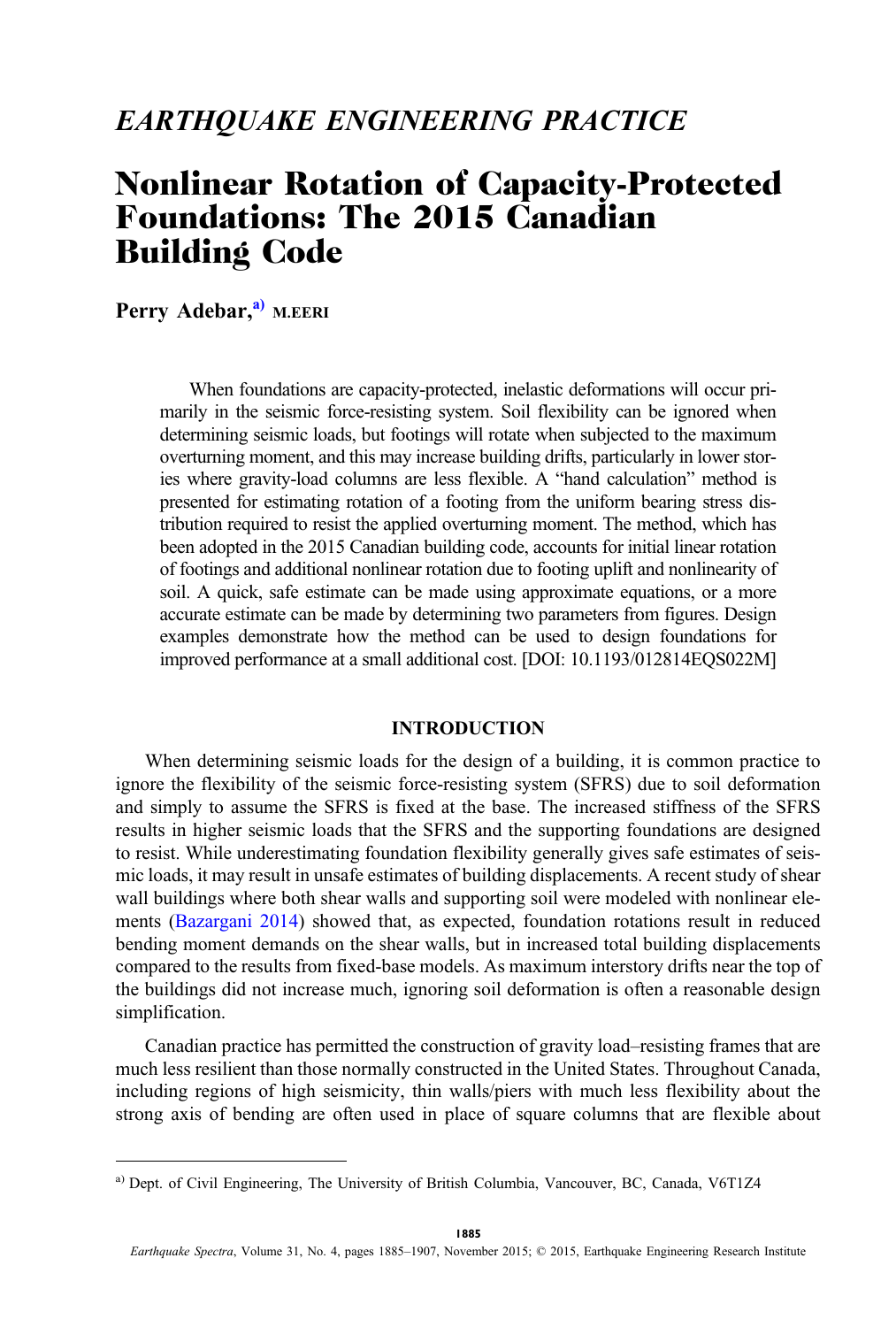both axes, and gravity-load columns and walls usually have very few ties (i.e., minimal confinement; [Adebar et al. 2010\)](#page-21-0). Columns and walls are subjected to maximum axial load near the base of the building where foundation rotations have the largest influence on interstory drift demands. Nonlinear analyses of shear walls buildings showed that while fixed-base models suggest very small interstory drifts near the base, more accurate models accounting for footing uplift and soil deformation may reveal significant interstory building drifts at that level. If the gravity load–resisting frame is stiff and brittle, ignoring foundation rotations may be very unsafe.

The next generation of building codes in Canada is tightening the seismic design requirements for gravity-load frames. The 2015 edition of the National Building Code of Canada (2015 NBCC) states that the increased displacements resulting from foundation rotations shall be shown to be within acceptable limits for both the SFRS and gravity-load frame. The 2014 edition of Canadian Standard CSA A23.3, which provides the reinforced concrete design provisions for 2015 NBCC, has adopted the following procedure for capacityprotected foundations: (1) determine seismic loads ignoring footing rotation; (2) design SFRS and foundations for the seismic loads; (3) determine foundation rotation due to an applied overturning moment equal to the overturning capacity of the SFRS; (4) add the rigid body rotation due to foundation rotation to the SFRS deformations due to the seismic loads; and (5) design the gravity-load frame for the resulting total displacements of the building.

Because foundation rotation due to earthquake loading has traditionally been ignored in the design of buildings, simplified methods are not readily available to estimate how much the foundation supporting a single shear wall or an entire shear-wall core of a building will rotate when subjected to an overturning moment. The problem is nonlinear, due to both footing uplifting and the reduction in soil stiffness with strain (nonlinearity of soil). Centrifuge model tests ([Gajan et al. 2005\)](#page-21-0) have shown that footing uplift and sliding are coupled, and permanent vertical deformation of the footing accumulates with the number of cycles. Rigorous computer solutions are available for determining the nonlinear rotation of foundations by modeling the soil half-space using finite elements or boundary elements (e.g., [Yan and Martin 1999](#page-22-0)). This is the type of solution that a specialist geotechnical consultant can provide. Simpler solutions have been developed using Winkler spring models of the soil (e.g., [Gazetas and Mylonakis 1998\)](#page-21-0), which is a solution that a structural engineer may use for a special study when the spring properties are provided by the geotechnical consultant. Further simplified solutions for determining the moment-rotation response of foundations have been developed (e.g., [Allotey and El Naggar 2003,](#page-21-0) [Pender et al. 2013](#page-21-0), [Bazargani](#page-21-0) [2014\)](#page-21-0); however these methods are not simplified enough to be adopted into a building code.

The objective of this study was to develop a "hand calculation" method for estimating the rotation of *capacity-protected* foundations from the uniform bearing stress distribution required to resist the applied vertical load and overturning moment. The method has been adopted in 2014 Canadian Standard CSA A23.3. Note that a foundation is *capacity-protected* when the SFRS has a lower overturning capacity than the foundation so that the maximum seismic forces are limited by inelastic action in the SFRS rather than by rocking of the footing.

Trilinear Winkler springs are used to model footing uplift, nonlinearity of soil, and the foundation bearing capacity. The well-known solutions for the linear rotational stiffness of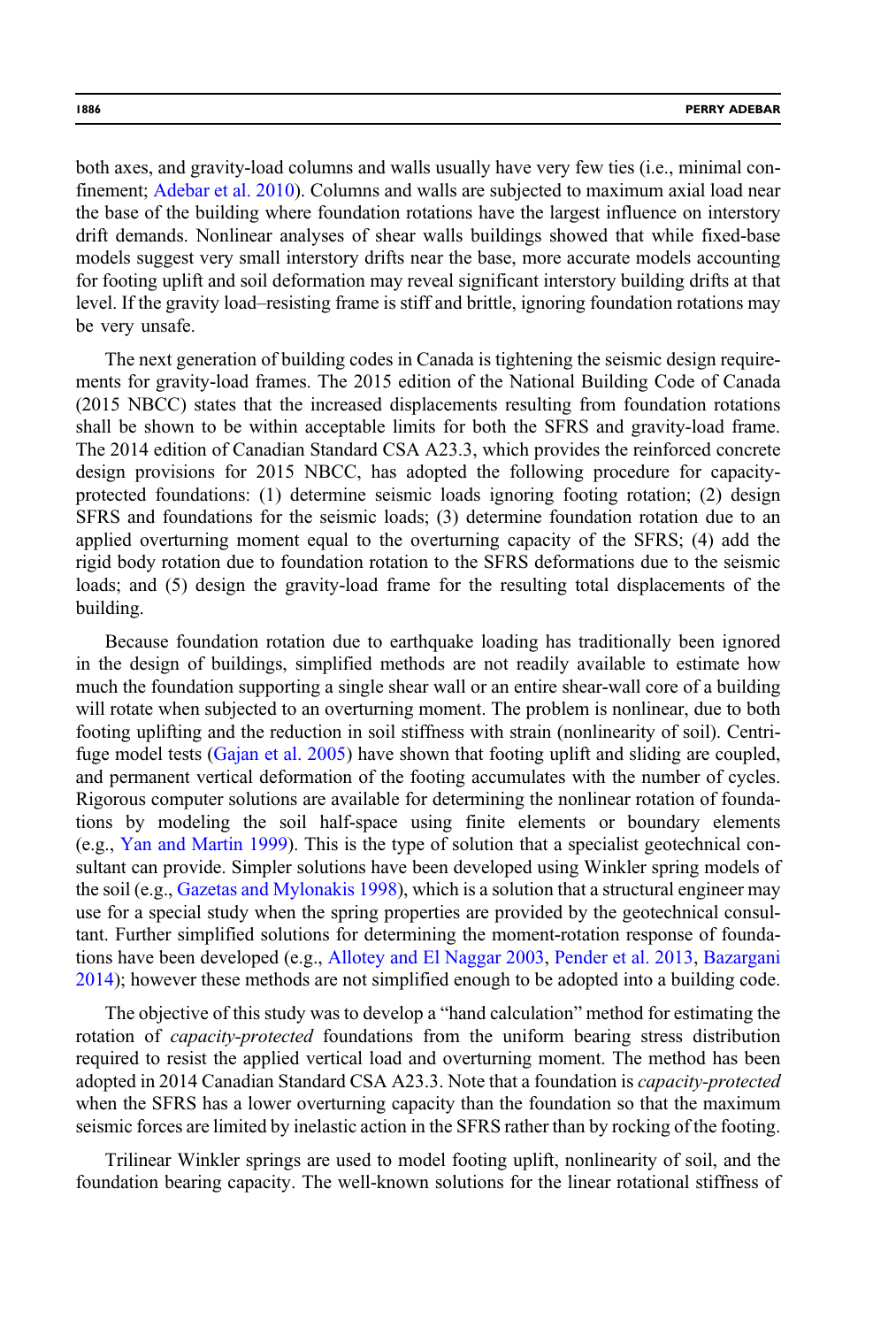<span id="page-2-0"></span>foundations prior to uplift are used to define the initial stiffness of the Winkler springs; but are converted into a non-dimensional parameter that simplifies the calculation of rotation. The nonlinear bearing stress distributions due to trilinear Winkler springs are converted to statically equivalent uniform bearing stress distributions as structural engineers traditionally assume a uniform bearing stress to design foundations. A non-dimensional parameter is introduced to relate the uniform bearing stress to the soil deformations at the "toe" of the footing accounting for the nonlinearity of soil. The resulting proposed method for estimating the nonlinear rotation of capacity-protected shear wall foundations is simple enough that all calculations can be done without a computer. The method is verified with the results from large-scale experiments. Finally, simplified versions of the method are presented for making quick, safe estimates of foundation rotation for situations where the gravity-load frame can easily tolerate the increased displacements of the building.

# **THEORY**

#### LINEAR STIFFNESS OF FOOTINGS

Solutions are available for determining the linear rotational stiffness of a footing. ASCE 41-06 (2007) provides solutions adapted from [Pais and Kausel \(1988\)](#page-21-0) and [Gazetas \(1991\).](#page-21-0) The linear rotational stiffness of a footing can be expressed in the following general form:

$$
K_{\theta} = \frac{G}{(1 - \nu)} \cdot I^{0.75} \cdot A_1
$$
 (1)

where G = the effective shear modulus of soil;  $\nu$  = Poisson's ratio of soil; I = the moment of inertia of the bottom surface of the footing in the direction of rotation  $I = b_f l_f^3 / 12$ ;  $b_f$  = width of footing (parallel to axis of rotation);  $l_f$  = length of footing (perpendicular to axis of rotation); and  $A_1$  = non-dimensional constant that depends on the footing geometry, such as length-to-width and depth-to-length ratios, and has a range of possible values depending on the solution used to determine  $K_{\theta}$ .

If the linear rotational stiffness of a foundation, including contributions from the sides of an embedded footing, is modeled by an infinite number of uniformly spaced vertical Winkler springs acting on the underside of the footing, the stiffness of the springs is calculated by dividing the total rotational stiffness  $K_{\theta}$  by the moment of inertia of the bottom surface of the footing I. The force per unit area (bearing stress) per unit vertical deflection of the footing (i.e., the modulus of subgrade reaction) can be expressed as:

$$
k_{sv} = \frac{G}{(1-\nu)\cdot l_f} \cdot A_2 \tag{2}
$$

where  $A_2 = A_1 \cdot (12l_f/b_f)^{0.25}$  is another non-dimensional parameter that depends on footing geometry and the solution used to determine  $K_{\theta}$ . The inverse, which is subgrade flexibility (vertical displacement per unit bearing stress), is needed to determine the rotation of a footing:

$$
f_{sv} = 1/k_{sv} = \frac{0.2\xi_L(1-\nu)\cdot l_f}{G} \tag{3}
$$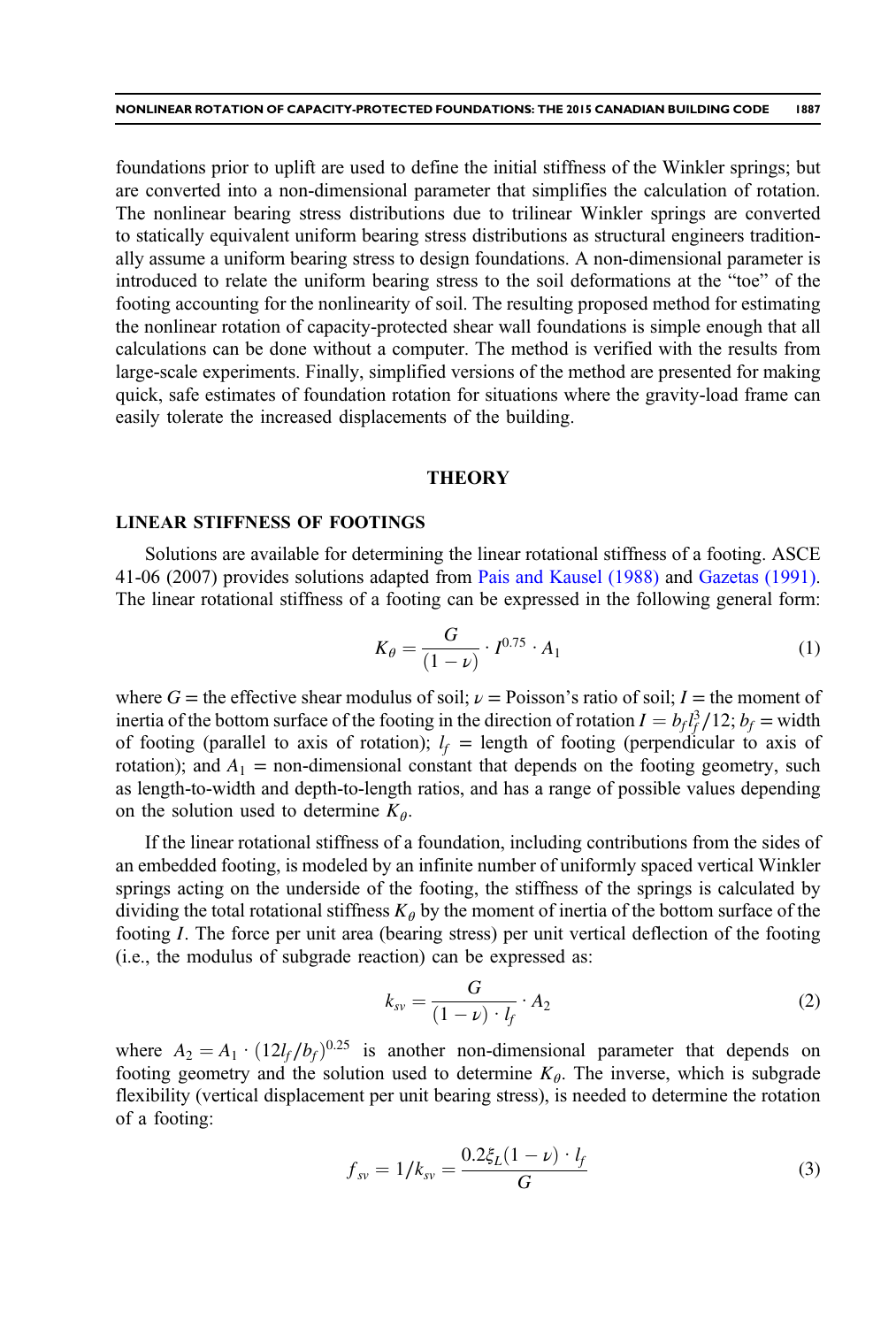<span id="page-3-0"></span>where  $\xi_L = A_3 = 1/(0.2A_2)$  is yet another non-dimensional parameter that depends only on the footing geometry and the solution used to determine  $K_{\theta}$ . A<sub>3</sub> is given the symbol  $\xi_L$  as it will appear in the final solution for determining footing rotation. The 0.2 value was selected so that  $\xi_L$  has an upper-bound value of 1.0. The parameter  $\xi_L$  can be determined from  $A_1, A_2$ , or directly from  $K_{\theta}$ :

$$
\xi_L = \frac{G \cdot I}{0.2(1 - \nu) \cdot l_f \cdot K_\theta} \tag{4}
$$

Figure [1](#page-4-0) presents the values of  $\xi_L$  determined from the rotational stiffness equations given by [Gazetas \(1991\),](#page-21-0) shown as solid lines, and the equations in ASCE 41-06 (2007), shown as dashed lines. The two sets of equations provide similar results except when the length-towidth ratio of the footing  $l_f / b_f = 1.0$ . As different equations are used for  $l_f / b_f \leq 1.0$  and  $l_f / b_f > 1.0$  (four equations were used for Figure [1\)](#page-4-0), there is a discontinuity at  $l_f / b_f = 1.0$ . The results of the four equations when  $l_f / b_f = 1.0$  are shown in Figure [1b.](#page-4-0) Note that as the subgrade flexibility is proportional to  $\xi_L$  (stiffness is inversely proportional to  $\xi_L$ ), an upperbound estimate of  $\xi_L$  is safe when estimating footing rotation.

The one parameter that appears in the rotational stiffness equations, but that is not shown in Figure [1](#page-4-0), is the ratio of footing depth (thickness)  $d_f$  to the vertical distance from top of ground to the underside of footing,  $D_f$ . This parameter, which reflects the enhancement of friction on the footing sides and radiation damping waves emanating from the footing sides [\(Gazetas 1991](#page-21-0)), only has a significant influence when the footing thickness,  $d_f$ , is large compared to the footing length. Since the thickness of shear wall foundations is usually small compared to the length,  $d_f/D_f$  was taken equal to [1.](#page-4-0)0 to determine Figure 1. To demonstrate the reduction in footing flexibility (increase in stiffness) that is ignored in Figure [1,](#page-4-0) the following reductions in  $\xi_L$  occur when  $d_f/D_f$  is reduced (by a factor of 10) to 0.1 and  $d_f/l_f$  is taken equal to 0.1, 0.2, 0.3, and 0.4, respectively: 2%, 6%, 11%, and 14%.

#### NONLINEAR WINKLER SPRINGS

Figure [2](#page-5-0) presents three types of relationships between the bearing stress applied to soil and the corresponding displacement of soil. The curve labeled "L" is a linear elastic spring with constant stiffness,  $k_{sv}$ , given by Equation [2.](#page-2-0) Prior to footing uplifting, such linear elastic springs provide the foundation rotational stiffness given by Equation [1.](#page-2-0) The bilinear relationship (BL) assumes soil remains linear elastic until reaching a bearing stress equal to  $q_{ult}$  at which point the soil yields. The third type of curve shown in Figure [2](#page-5-0) is trilinear (TL). When the bearing stress reaches a value of  $n \cdot q_{ult}$ , the slope of the curve reduces to  $m \cdot k_{sv}$  to account for the nonlinearity of the soil stress-strain behavior. Both n and m have values between 0 and 1.0. As in the bilinear relationship, the soil yields when the bearing stress reaches  $q_{ult}$ . The curves shown in Figure [2](#page-5-0) all have  $n = 0.32$ , as well as the following values of m (for TL1 to TL5, respectively): 0.50, 0.30, 0.17, 0.08, and 0.04. The value of *n* was selected so that when  $m < 1.0$ , it results in trilinear curves with similar shape to the default curve for sand in the QzSimple1 material model in OpenSees, which is consistent with the  $p-y$  curves by [Boulanger et al. \(1999\)](#page-21-0). The default curves for sand were calibrated to the backbone curve recommended by [Vijayvergiya](#page-22-0) [\(1977\).](#page-22-0) The values for  $m$  were selected to give a wide range of curves.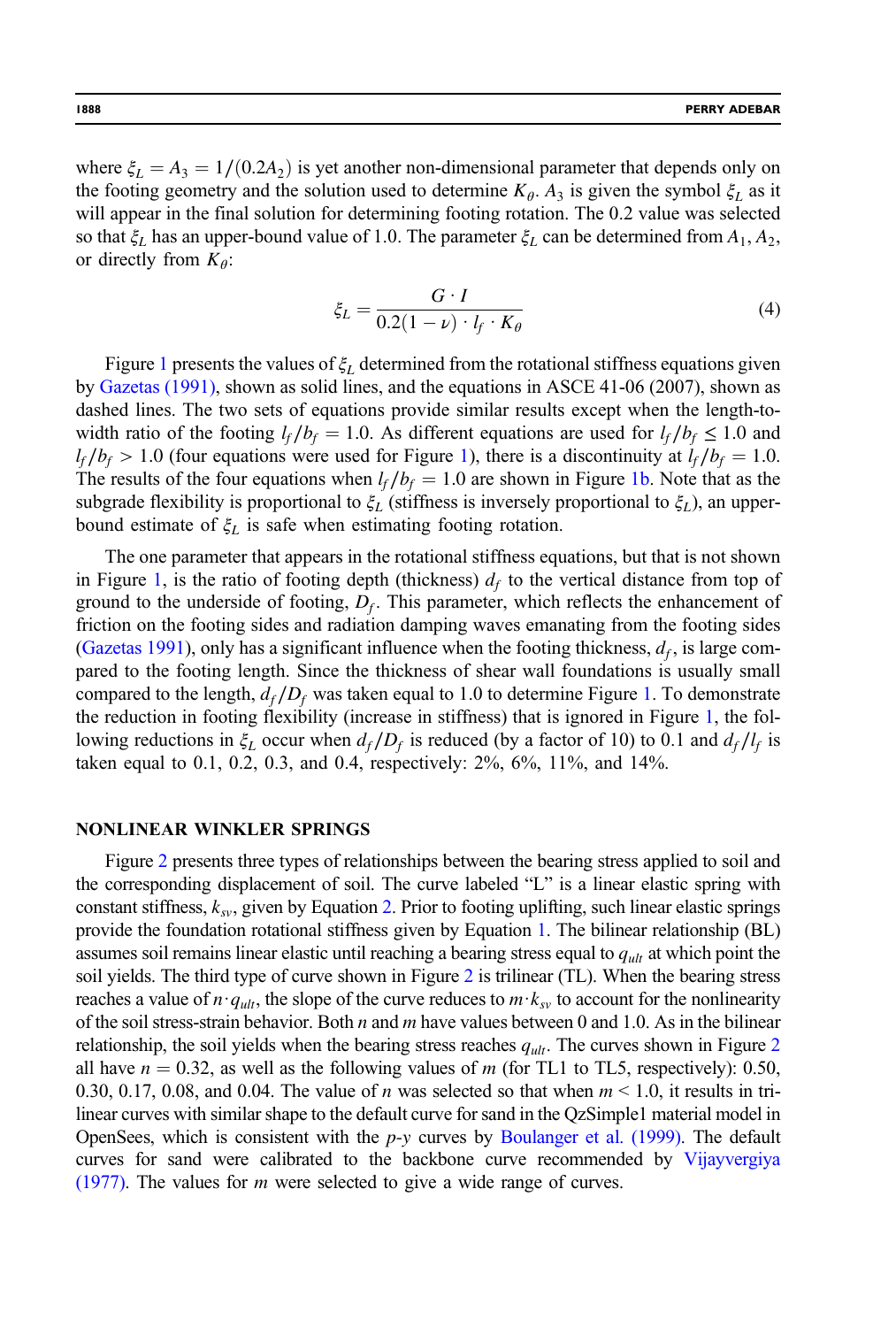<span id="page-4-0"></span>

Figure 1. Non-dimensional parameter accounting for footing geometry on initial rotational stiffness.

# STATICALLY EQUIVALENT UNIFORM BEARING STRESS

The concept of replacing a nonlinear stress distribution with a statically equivalent uniform stress distribution is well known to structural engineers who commonly use the approach to calculate the flexural capacity of a reinforced concrete member. The approach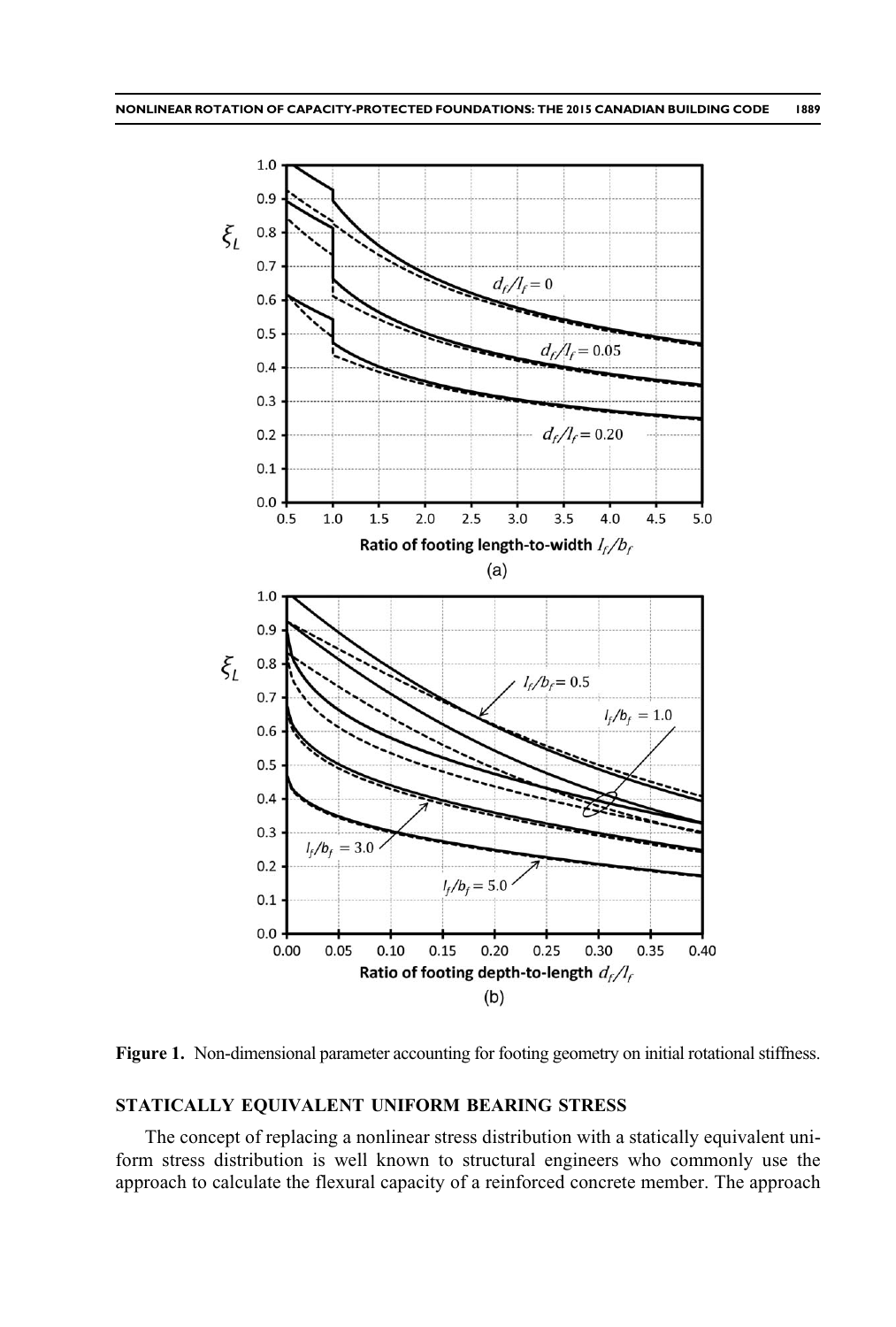<span id="page-5-0"></span>

Figure 2. Relationship between bearing stress (vertical axis) and normalized soil displacement defined by different Winkler springs:  $L =$  linear,  $BL =$  bilinear,  $TL =$  trilinear.

is used here to replace non-uniform bearing stress distributions under rotating footings. Figure [3](#page-6-0) presents the uniform bearing stress distribution that is statically equivalent to the actual linearly varying bearing stress distribution from a rotating footing supported on linear soil. The actual bearing stress distribution varies from  $q_{max}$  at the "toe" of the footing to zero at a distance  $c$  from the "toe." To be statically equivalent, the magnitudes and locations of the resultants of the two bearing stress distribution must be equal. The resultant of a linearly varying bearing stress distribution acts at c∕3 from the "toe" of the footing, thus the length of the statically equivalent uniform bearing stress  $\beta c = 2c/3$ ; or  $\beta = 0.667$ . The result of the linearly varying bearing stress distribution is equal to the applied vertical load  $P = 0.5q_{max} \cdot c \cdot b_f$ , while the resultant of the uniform bearing stress distribution is given by:  $P = \alpha \cdot q_{max} \cdot 0.667c \cdot b_f$ . Thus  $q_{unf} = 0.75q_{max}$ or  $\alpha = 0.75$ . The statically equivalent uniform bearing stress is 75% of the maximum value of the linearly varying bearing stress, or conversely, the maximum bearing stress is  $1/0.75 = 1.33$  times the uniform bearing stress.

If the soil remains linear, the maximum displacement at the "toe" of the footing  $\Delta_{max}$ would be 1.33 times the displacement corresponding to the magnitude of uniform bearing stress. As soil becomes nonlinear, the ratio of maximum bearing stress to uniform bearing stress  $(1/\alpha)$  changes, and the ratio of maximum soil displacement to the displacement corresponding to the magnitude of uniform bearing stress will also change. Thus an additional parameter is introduced, which is equal to the ratio of maximum soil displacement at the "toe" of the footing to displacement, corresponding to the magnitude of the uniform bearing stress if soil is in the linear range:

$$
\gamma = \frac{\Delta_{max}}{q_{unf}/k_{sv}}\tag{5}
$$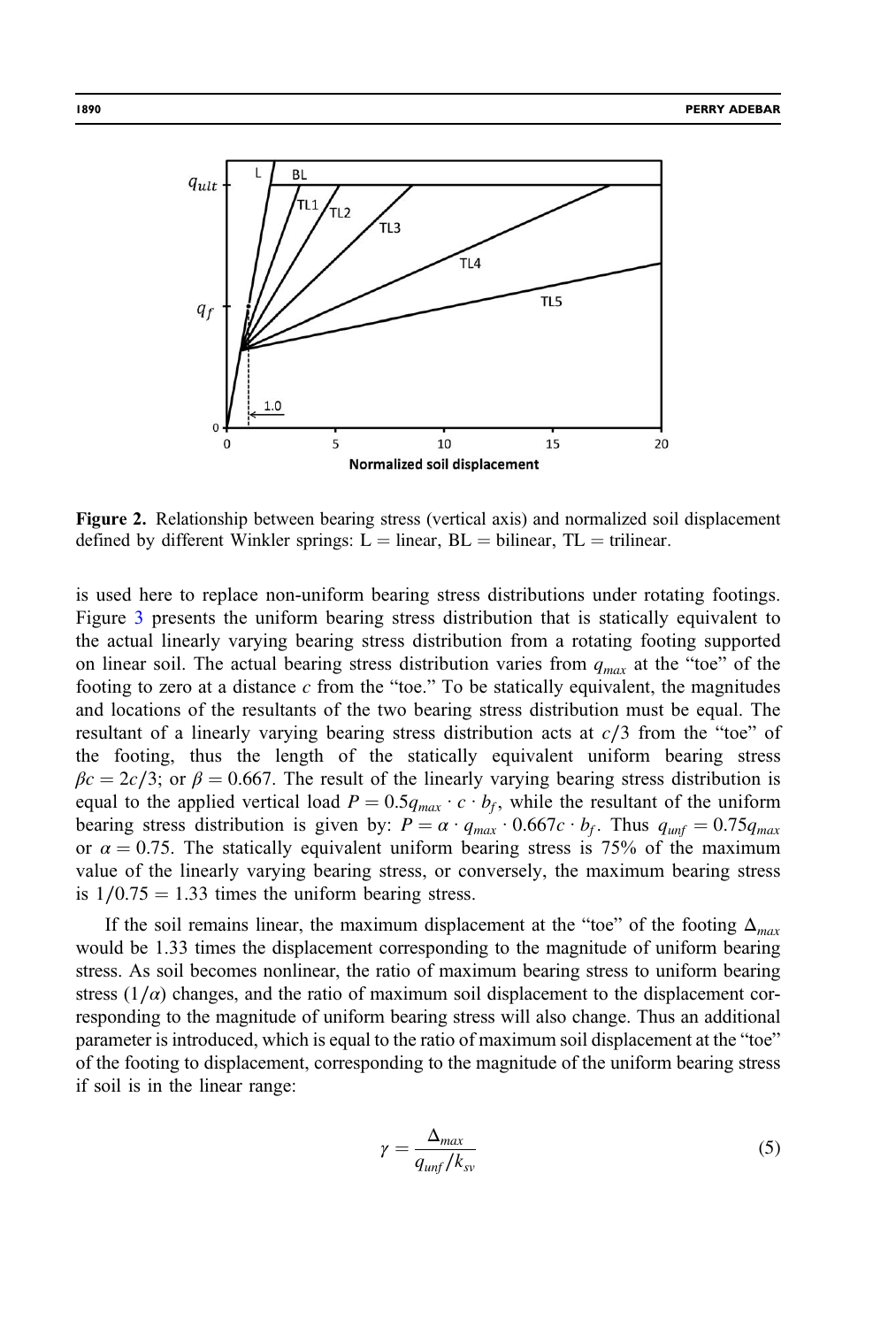<span id="page-6-0"></span>

Figure 3. Statically equivalent uniform bearing stress: (a) rotating footing, (b) resulting bearing stress distribution from linear soil, (c) uniform bearing stress with statically equivalent resultant.

If soil is linear,  $\Delta_{max} = q_{max}/k_{sv}$  and  $\gamma = 1/\alpha = 1.33$ . When soil is nonlinear, the parameter  $\gamma$  includes both the increase in soil bearing stress at the "toe" of the footing and the increase in soil displacement due to the nonlinearity of soil.

The nonlinear soil curves shown in Figure [2](#page-5-0) can be expressed mathematically in terms of any one bearing stress parameter. An appropriate parameter is the ultimate bearing stress  $q_{ult}$ , when soil yields; however, that parameter will typically not be known to the structural engineer. The geotechnical engineer will provide a factored bearing strength,  $q_f$ , that includes an appropriate resistance factor. For the design of a foundation to resist the factored overturning moment due to the design earthquake, the Canadian building code suggests a resistance factor of 0.5 and in that case,  $q_f = 0.5q_{ult}$ . Throughout the current paper  $q_f = 0.5q_{ult}$  is used as the parameter defining the nonlinearity of soil. The results and methods presented here can be used with other factors of safety by adjusting  $q_f$ accordingly.

Figure [4](#page-7-0) summarizes  $\alpha$ ,  $\beta$ , and  $\gamma$ , which were determined using the six soil springs shown in Figure [2](#page-5-0). The parameters are plotted versus the equivalent uniform bearing stress,  $q_{unf}$ , as a ratio of the factored bearing strength,  $q_f$ . Note that  $q_{unf}$  will typically be equal to  $q_f$  (i.e.,  $q_{unf}/q_f = 1.0$ ) when the foundation is subjected to the factored overturning moment. [Bazargani \(2014\)](#page-21-0) used an equivalent uniform bearing stress approach for different Winkler springs and used a different definition of  $\gamma$ . He did not include the initial linear response of soil in his solution.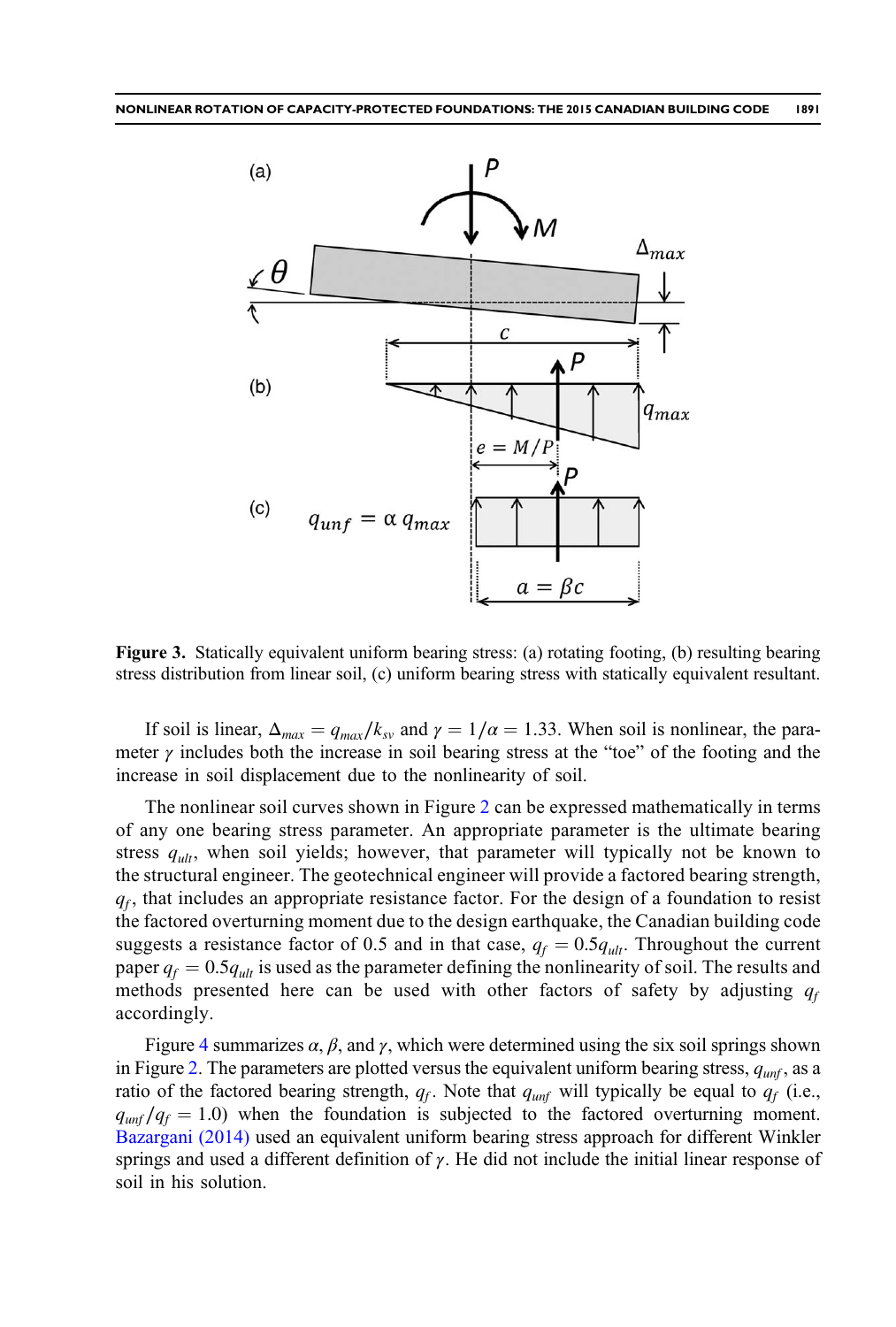<span id="page-7-0"></span>

Figure 4. Parameters defining the statically equivalent uniform bearing stress distribution for different Winkler springs: (a)  $\alpha$  = ratio of uniform bearing stress to maximum actual bearing stress, (b)  $\beta$  = ratio of uniform bearing stress length to actual bearing stress length, (c)  $\gamma$  = ratio of maximum soil displacement to displacement of linear soil subjected to uniform bearing stress.

# EQUILIBRIUM

As structural engineers commonly assume a uniform bearing stress equal to the factored bearing strength, the following two equilibrium equations that relate a uniform soil bearing stress distribution to the applied vertical load,  $P$ , and overturning moment,  $M$ , are well known:

$$
P = q_{unf} \cdot a \cdot b_f \tag{6}
$$

$$
M = 0.5 P \cdot l_f (1 - a/l_f) \tag{7}
$$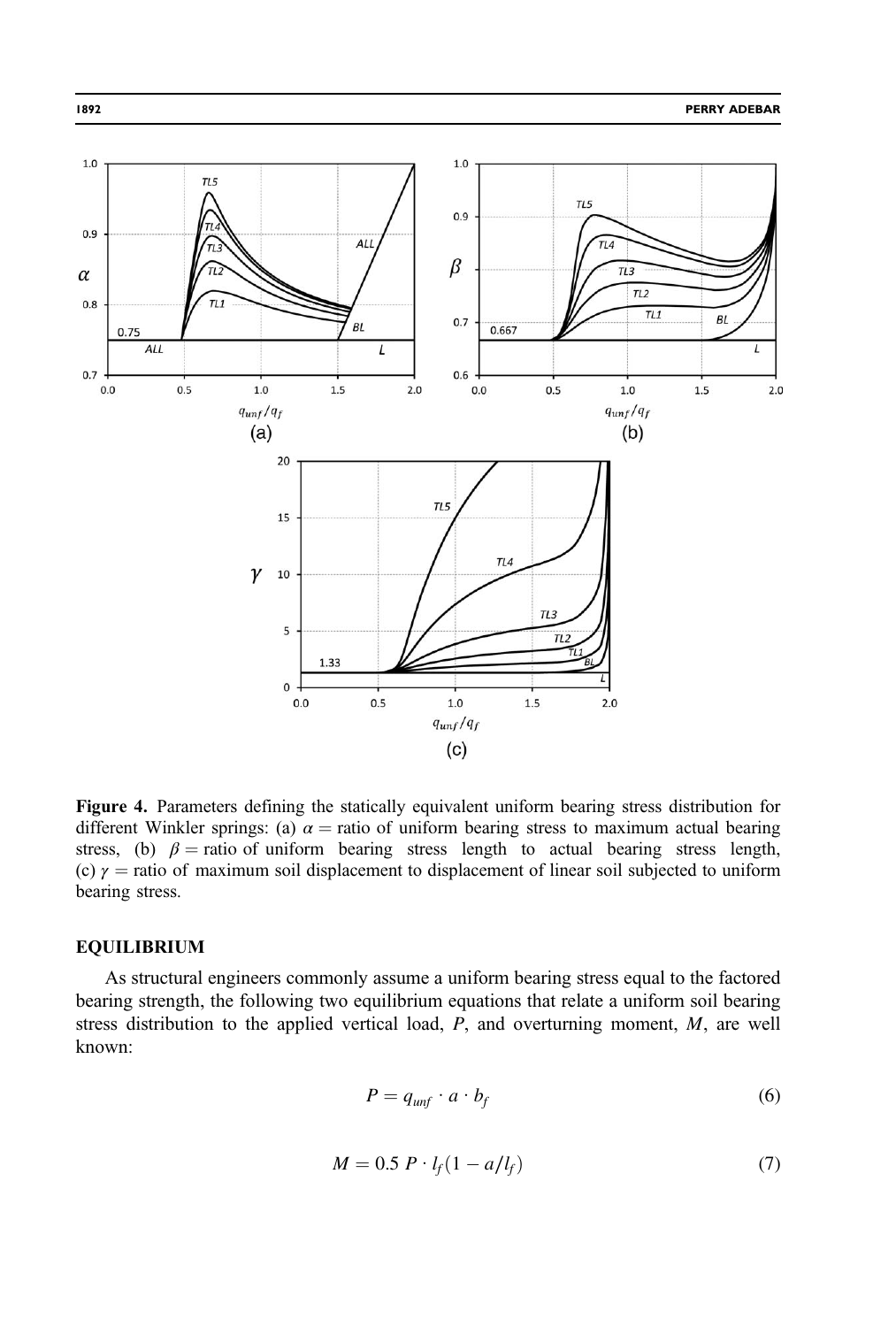<span id="page-8-0"></span>These two equations can be combined into the following single equilibrium equation:

$$
M = 0.5 P \cdot l_f \left\{ 1 - \frac{P/(b_f \cdot l_f)}{q_{unf}} \right\}
$$
 (8)

When designing a footing, the footing width,  $b_f$ , parallel to the axis of rotation and footing length,  $l_f$ , perpendicular to the axis of rotation are chosen so that the overturning resistance given by Equation 8 is greater than or equal to the applied overturning moment given the applied vertical load, P, and assuming the uniform bearing stress,  $q_{unf}$ , is equal to the factored bearing strength,  $q_f$ . When the bearing stress  $P/(b_f \cdot l_f)$  due to a concentric vertical load (no overturning moment) is small compared to the factored bearing strength,  $q_f$ , the overturning resistance of the footing approaches  $0.5P \cdot l_f$  as the resultant of the bearing stress is close to the "toe" of the footing.

When the task is to determine the rotation of a foundation with known dimensions  $b_f$  and  $l_f$  subjected to an applied vertical load, P, and overturning moment, M, Equations [6](#page-7-0) and [7](#page-7-0) can be rearranged to determine the required uniform bearing stress distribution:

$$
a = l_f - 2M/P \tag{9}
$$

$$
q_{unf} = P/(a \cdot b_f) \tag{10}
$$

#### FOUNDATION ROTATIONS

#### AFTER FOOTING UPLIFT

Rotation of a foundation subjected to an overturning moment at least as large as the moment to cause the bearing stress at one end of the footing to reduce to zero is given by:

$$
\theta = \Delta_{max}/c \tag{11}
$$

See Figure [3.](#page-6-0) Substituting for  $\Delta_{max}$  from Equation [5](#page-5-0) and expressing the soil compression strain length,  $c$ , in terms of the uniform stress block length,  $a$ , gives:

$$
\theta = \frac{\gamma \cdot q_{unf}/k_{sv}}{a/\beta} \tag{12}
$$

Replacing  $\beta \cdot \gamma$  with 0.89 $\xi_{NL}$ , where  $\xi_{NL}$  is a new non-dimensional parameter and 0.89 was chosen so that  $\xi_{NL} = 1.0$  when soil is linear; substituting for  $1/k_{sv}$  from Equation [3;](#page-2-0) and, assuming the effective shear modulus,  $G<sub>1</sub>$ , is equal to 50% of the initial shear modulus,  $G<sub>0</sub>$ , gives:

$$
\theta = 0.18(1 - v) \left(\frac{q_{\text{unf}}}{0.5G_0}\right) \left(\frac{l_f}{a}\right) \xi_L \cdot \xi_{NL} \tag{13}
$$

The third and fourth terms in Equation 13 are the ratios of numbers with the same units so that each term is non-dimensional. The 50% reduction on  $G_0$  is shown in the denominator of the third term to facilitate adjustment of this factor where appropriate.  $\xi_L$  is a non-dimensional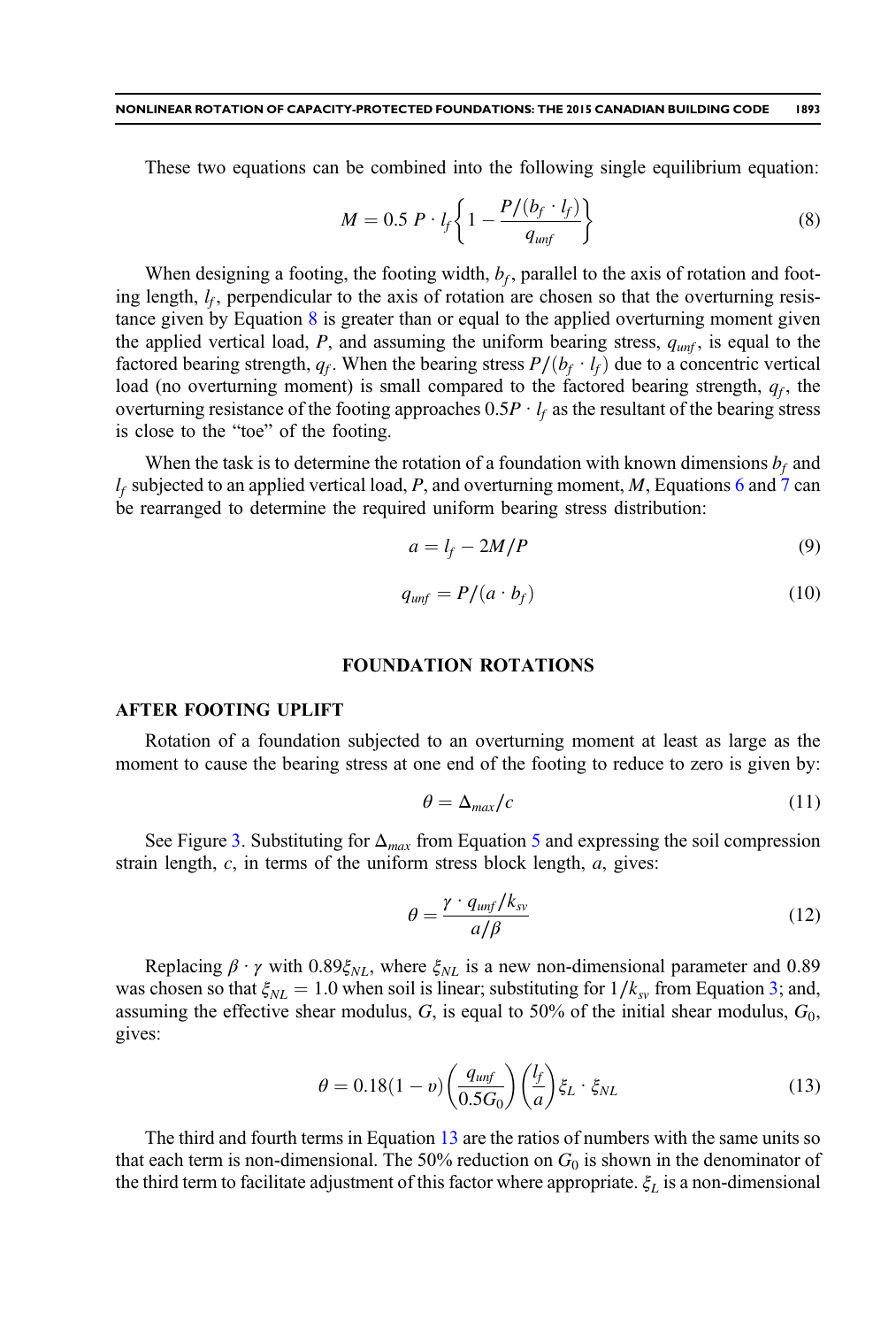<span id="page-9-0"></span>

Figure 5. Non-dimensional parameter accounting for increased rotations due to nonlinearity of soil resulting from different Winkler springs.

linear stiffness parameter given in Figure [1.](#page-4-0) The new non-dimensional parameter that accounts for nonlinearity of soil in compression  $\xi_{NL} = 1.124 \beta \cdot \gamma$  is equal to 1.0 when the soil is in the linear range and increases as the soil becomes more nonlinear. Figure 5 presents  $\xi_{NL}$  for the six trilinear Winkler springs in Figure [2.](#page-5-0) Equation [13](#page-8-0) gives footing rotation in units of radians.

#### PRIOR TO FOOTING UPLIFT

The minimum overturning moment to cause the bearing stress at one end of the footing to reduce to zero, and the corresponding maximum length of uniform bearing stress, are given by:

$$
M \ge 0.5 \, P \cdot l_f (1 - \beta) \tag{14}
$$

$$
a \le \beta \cdot l_f \tag{15}
$$

As the minimum value of  $\beta$  is 0.667, the following are safe limits for footing uplift:

$$
M \ge P \cdot l_f / 6 \tag{16}
$$

$$
a \le 0.667 l_f \tag{17}
$$

When either Equation 16 or Equation 17 is satisfied, Equation [13](#page-8-0) can be used to calculate footing rotation. When the applied overturning moment is less than that given by Equation 16, the foundation rotation can be estimated by assuming the moment-rotation relationship varies linearly from zero at  $M = 0$ , to the rotation given by Equation [13](#page-8-0) when  $M = P \cdot l_f / 6$ . If the soil is linear at footing uplift, this linear interpolation will be exact; while if the soil becomes nonlinear prior to footing uplift, the linear interpolation will be safe (gives larger rotations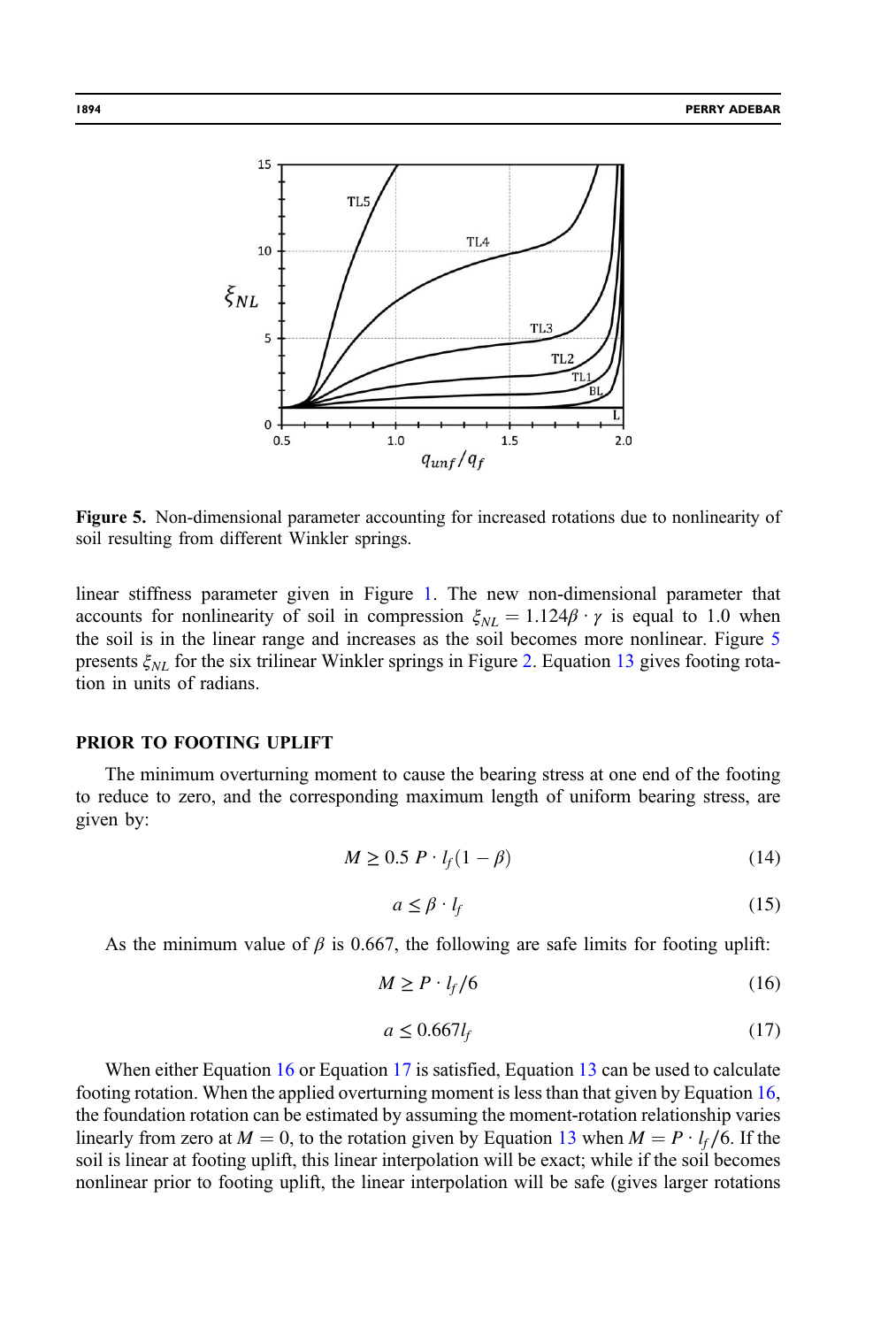<span id="page-10-0"></span>than actual). As footing rotations are usually small prior to footing uplift, the linear interpolation method described above is recommended for practice, and this approach has been adopted in the Canadian building code CSA A23.3-2014. Further refined calculations are possible, as described below.

#### REFINED CALCULATIONS FOR PRIOR TO FOOTING UPLIFT

The soil will be in the linear elastic range at footing uplift if the concentrically applied vertical load, P, causes a uniform bearing stress equal to or less than 50% of the linear bearing stress limit. For the proposed trilinear Winkler springs (Figure [2](#page-5-0)), the linear elastic limit is  $nq_{ult} = 2nq_f = 0.64q_f$ . Thus the soil will be in the linear elastic range at footing uplift if:

$$
P \le 0.32 q_f \cdot b_f \cdot l_f \tag{18}
$$

If the soil is in the nonlinear range prior to footing uplift, a more refined estimate of footing rotation than the simplified procedure above can be made. First, the point of footing uplift can be determined using Equation [14.](#page-9-0) As  $\beta \ge 0.667$ , the overturning moment will be less than that given by Equation [16](#page-9-0). The uniform bearing stress,  $q_{unf}$ , at footing uplift is given by Equation [10](#page-8-0), with  $a = \beta \cdot l_f$ , while  $\beta$  depends on  $q_{unf}$  and can be determined from Figure [4.](#page-7-0) Thus an iterative solution is needed: assume  $\beta$ , calculate  $q_{unf}$ , calculate  $\beta$ , and repeat until assumed value equals calculated value.

The second possible refinement is to determine the linear response of the footing up until the maximum bearing stress at the "toe" of the footing is equal to the linear elastic limit of  $0.64q<sub>f</sub>$  for the assumed trilinear Winkler springs, and then use linear interpolation from that point to footing uplift. Figure [6b](#page-11-0), which is discussed in the next section in comparison with experimental results, shows an example of this approach  $(EL = end of linear elastic range)$ and  $UL =$  uplift of footing). The overturning moment at the end of the linear elastic range can be calculated using traditional linear mechanics and the rotation can be calculated from Equation [1](#page-2-0), or the statically equivalent bearing stress approach can be used. When the soil is in the linear elastic range prior to footing uplift, the bearing stress distribution can be divided into a uniform portion and a linearly varying portion that is zero at one end. The resultant of the linearly varying portion of the bearing stress distribution is equal to the applied overturning moment and a portion of the applied vertical load given by:

$$
P^* = (0.64 \, q_f \cdot b_f \cdot l_f) - P \tag{19}
$$

If  $P^*$  is less than 0, the soil is in the nonlinear range prior to the application of an overturning moment. As the bearing stress due to  $P^*$  and the applied overturning moment varies linearly from zero at one end, similar to the uplift point, the applied overturning moment can be calculated using Equation [16](#page-9-0) with P replaced by  $P^*$ . The rotation of the footing in the linear elastic range can be determined from Equation [13](#page-8-0) using a and  $q_{unf}$  determined from Equations [9](#page-8-0) and [10,](#page-8-0) with P replaced by  $P^*$ .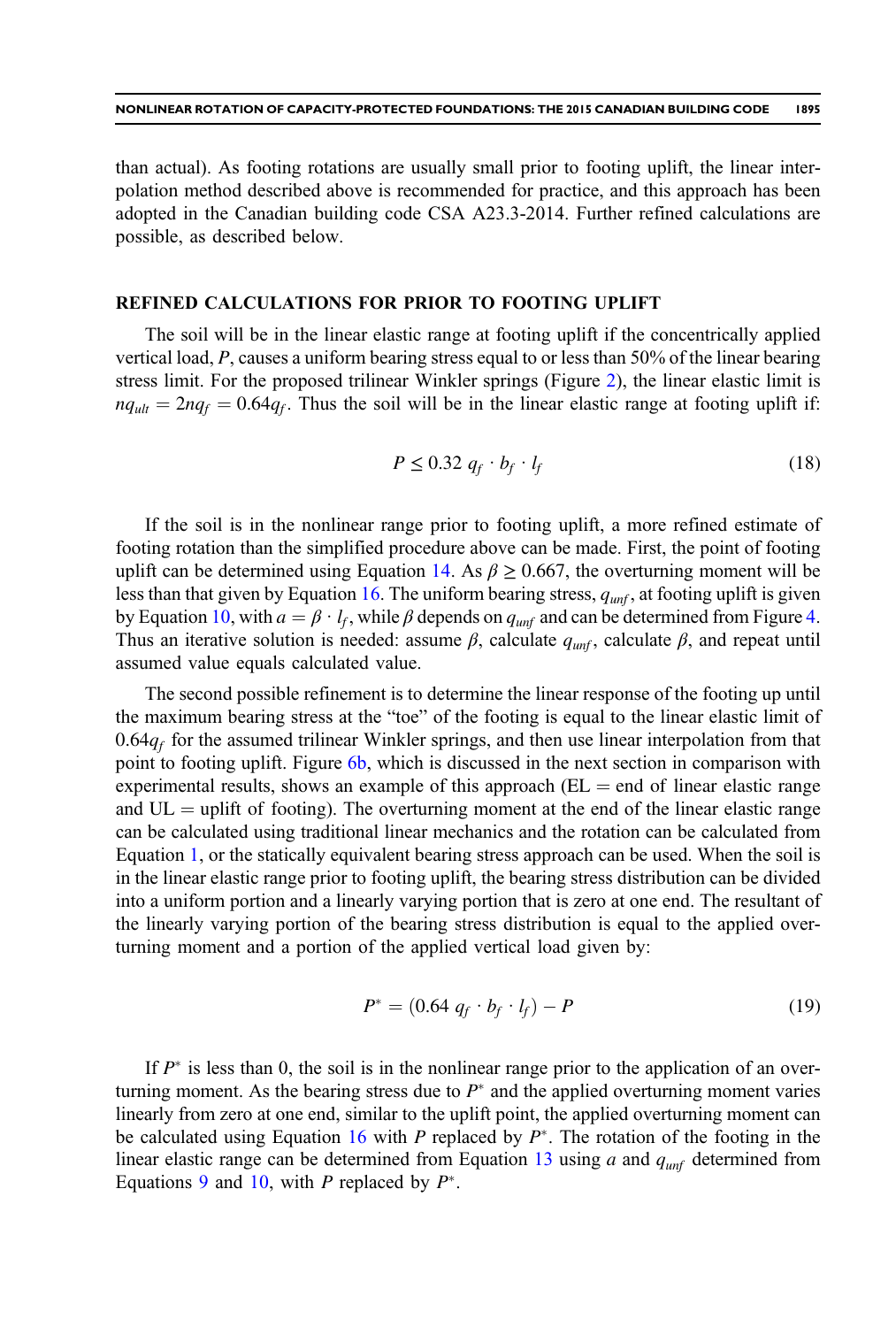<span id="page-11-0"></span>

Figure 6. Comparison of predicted and observed rotations from tests of square footings on sand: (a) envelope of small-amplitude force-controlled cycles, (b) envelope of earthquake time history, (c) envelope of increasing cycles until overturning capacity. Laboratory data from [Negro et al.](#page-21-0) [\(1998\)](#page-21-0).

# COMPARISON WITH EXPERIMENTAL RESULTS

## SQUARE FOOTINGS ON SAND

[Negro et al. \(1998\)](#page-21-0) conducted laboratory tests of footings on sand. They subjected a 1 m square footing to a constant vertical load while subjecting the footing to three phases of reverse cyclic overturning moment: Phase I, small-amplitude force-controlled cycles; Phase II, earthquake time history; Phase III, increasing rotations until reaching the overturning capacity.

The soil sample was constructed by pluvial deposition of uniform coarse-to-medium silica sand in a  $4.6 \text{ m} \times 4.6 \text{ m} \times 4.0 \text{ m}$  deep box. After reconstituting 3 m of sand, a 1 m square footing was constructed by casting a steel plate on top of a layer of concrete mortar. A steel box was then placed outside the foundation, and an additional 1 m of sand was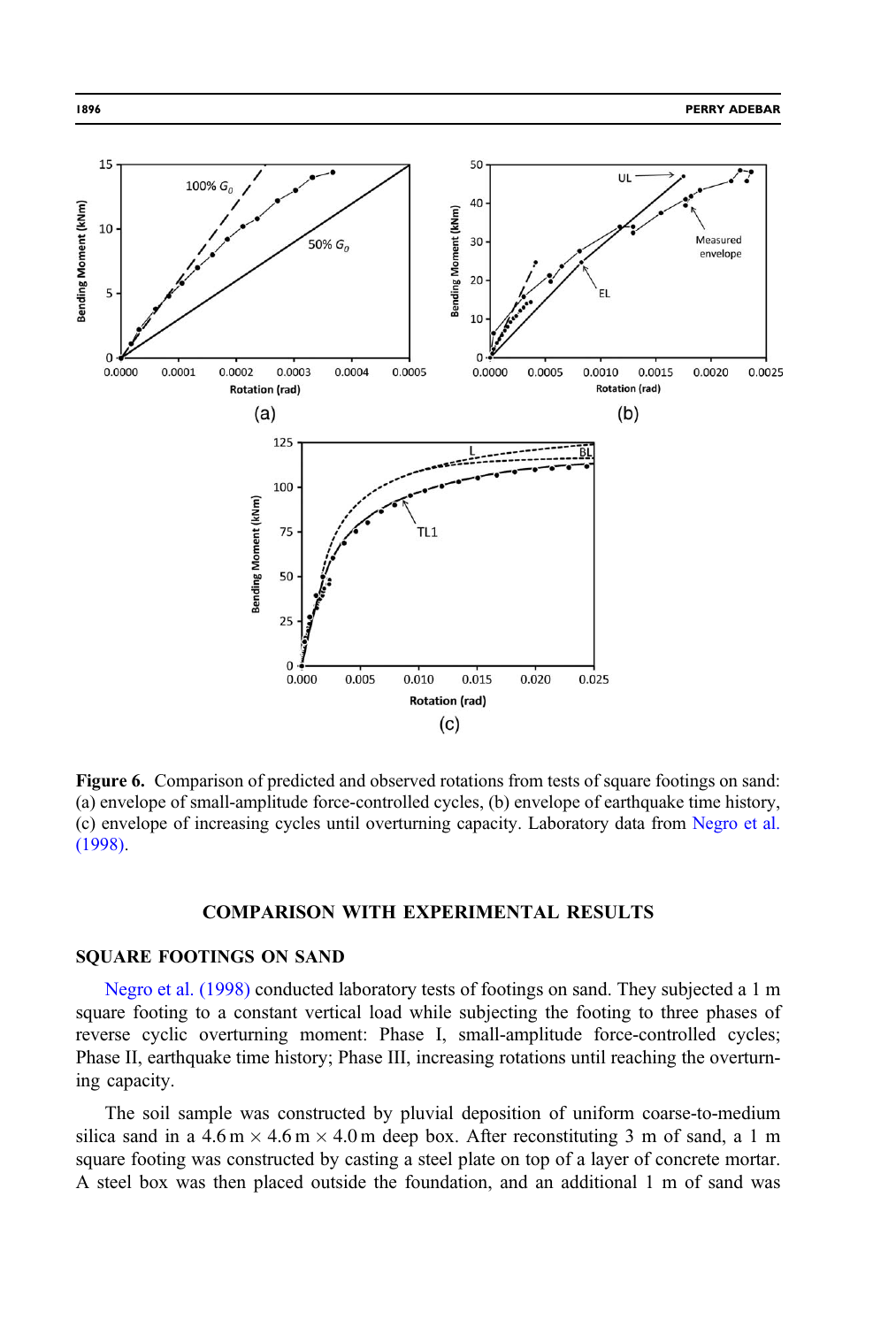reconstituted to create an overburden of 20 kPa. To achieve a high degree of saturation, deaerated water was flushed into the soil box for three days. Two series of tests were performed on two different density deposits; but only the results from the higher density sample are discussed here. The constant vertical load applied on the 1 m square footing bearing on the 85% relative density sand was 300 kN.

The soil properties that are needed to make a prediction of the foundation rotation using Equation [13](#page-8-0) are the factored bearing strength, Poisson's ratio and initial shear modulus. The ultimate bearing strength can be determined from the measured overturning capacity of the footing, which was about 11[8](#page-8-0) kNm. Rearranging Equation 8 and solving for  $q_{unf} = q_{ult}$  gives  $q_{ult} = 1,400$  kPa. The factored bearing strength  $q_f = 0.5q_{ult} = 700$  kPa. The factored overturning capacity of the footing (what the footing would presumably be designed for) is 86 kNm. The Poisson's ratio,  $\nu$ , of the saturated sand was assumed to be 0.3.

The initial shear modulus,  $G_0$ , was determined to be 90,000 kPa in three ways. First,  $G_0$ can be estimated from measured shear wave velocities using the following well-known relationship:

$$
G_0 = \rho \cdot V_s^2 \tag{20}
$$

where if the density of the soil  $\rho$  has units of kg/m<sup>3</sup>, and the shear wave velocity  $V_s$  has units of m/s,  $G_0$  will have units of Pa (N/m<sup>2</sup>). Using an array of installed geophones, [Negro et al.](#page-21-0) [\(1998\)](#page-21-0) measured the shear wave velocities at three different vertical positions in the sand. Using an average density of 2,281 kg/m<sup>3</sup> and a shear wave velocity of 200 m/s consistent with the measurements results in  $G_0 = 90,000$  kPa. The measured initial rotational stiffness of the footing can be used to back-calculate  $G_0$ . As the footing is square ( $l_f / b_f = 1.0$ ) and the sides of the footing were not embedded ( $d_f = 0$ ),  $\xi_L = 0.895$  from Figure [1.](#page-4-0) The initial rotational stiffness of the footing for  $M \le 6$  kNm was 60,000 kNm (see Figure [6a](#page-11-0)). Rearranging Equation [4](#page-3-0) and solving for  $G = G_0$  gives  $G_0 = 90,000$  kPa. [Allotey and El Naggar \(2003\)](#page-21-0) used an empirical expression developed from triaxial tests on the same sand to estimate the small-strain shear modulus,  $G<sub>o</sub>$ . They found that using an effective stress due to both overburden and applied stresses, and calculating the effective stress at a depth of 1.5 times the equivalent radius of the footing, resulted in  $G_0 = 90,000 \text{ kPa}$ .

With the three soil parameters ( $G_0 = 90,000 \text{ kPa}$ ,  $q_f = 700 \text{ kPa}$  and  $\nu = 0.3$ ) and the non-dimensional parameter defining initial footing rotational stiffness ( $\xi_L = 0.895$ ) known, the footing rotation can be estimated using the procedures presented earlier. The first step is to predict footing uplift and the simple upper-bound limit from Equation [16](#page-9-0) gives  $M = 50$  kNm. Thus the footing will uplift before reaching the factored overturning capacity of  $M = 86$  kNm. According to Equation [18](#page-10-0), the maximum vertical load that results in the soil being linear at footing uplift is 224 kN. As the applied vertical load was 300 kN, the soil is nonlinear at footing uplift. Using Equation [14](#page-9-0) for a more refined estimate of footing uplift, by solving for  $\beta$  at footing uplift, results in  $\beta = 0.687$  and  $q_{unf} = 437 \text{ kPa}$ ,  $q_{unf}/q_f = 0.624$ ,  $M = 47.0$  kNm. This example suggests the extra effort is not warranted when the applied vertical load exceeds the limit in Equation [18](#page-10-0) by 33%.  $\xi_{NL} = 1.1$  from Figure [5](#page-9-0) for the TL1 Winkler spring, which was used to make all predictions for the square footing on sand.  $\theta = 0.00175$  at footing uplift from Equation [13](#page-8-0).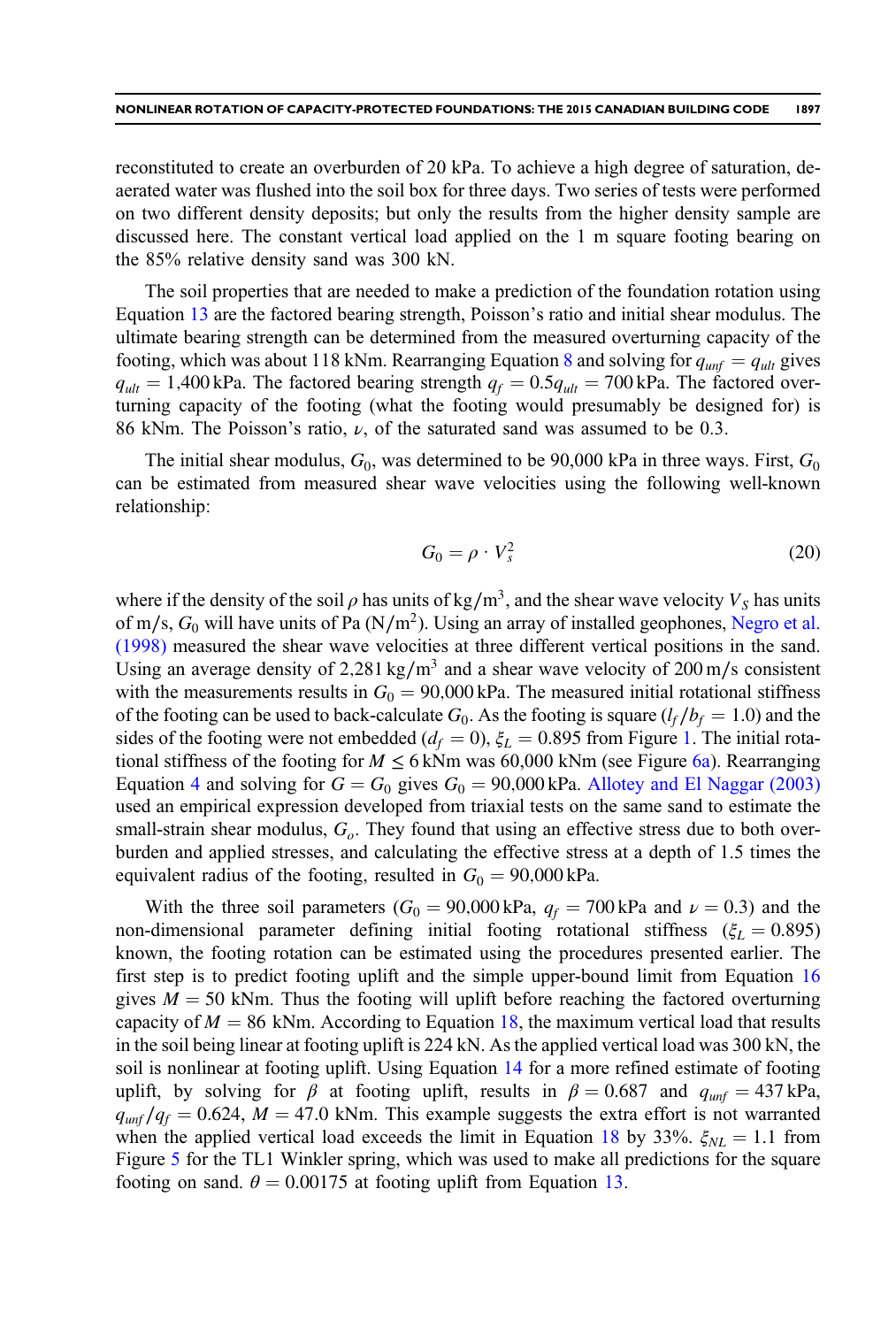The end of linear footing rotations can be determined using  $P^* = 148$  kN from Equation [19](#page-10-0) and substituting it into Equation [16](#page-9-0) to give  $M = 24.7$  kNm. The corresponding  $\theta = 0.000825$ from Equation [13](#page-8-0) with  $\xi_{NL} = 1.0$  and  $a = 0.667l_f$ ,  $q_{unf} = 222$  kPa from Equations [9](#page-8-0) and [10](#page-8-0) for  $P^*$ . Footing uplift (UL) and end of linear range (EL) are indicated in Figure [6b](#page-11-0) along with the experimental data from Phase II with one large intermediate cycle of time history excluded for clarity. All data shown in Figure [6](#page-11-0) are points along the envelope of cyclic response.

Equation [13](#page-8-0) uses  $G = 0.5G_0$  to predict the linear response until footing uplift or the soil becomes nonlinear. As shown in Figure [6a](#page-11-0), that does not give a good prediction of foundation rotations at very small overturning moments, but as shown in Figure [6b](#page-11-0), it does provide a very good estimate of the average rotations up to footing uplift. The footing rotations at very small overturning moments can be accurately estimated using Equation [13](#page-8-0) by replacing the 0.5 $G_0$  term in Equation [13](#page-8-0) with 1.0 $G_0$  and setting  $\xi_{NL} = 1.0$ .

Figure [6c](#page-11-0) compares the predicted rotations based on the TL1 Winkler springs with the Phase III test results. Also shown are the predicted rotations using linear springs (L) and bilinear springs (BL). A large part of the nonlinearity in footing overturning response is due to footing uplift and can be predicted with linear springs. For the square footings on sand, relatively little additional nonlinearity occurs due to soil response and the TL1 Winkler springs with a 50% reduction in slope ( $m = 0.5$ ) provide an excellent prediction. When the footing is subjected to the factored overturning capacity of  $M = 86$  kNm, the footing rotation is  $\theta = 0.0062$ .

#### NARROW FOOTINGS ON SILTY CLAY

[Algie \(2011\)](#page-21-0) conducted field tests on a site in Auckland, New Zealand, with stiff cohesive soil formed by weathering of sandstone and siltstone. A 3.5 m-high steel frame was used to simultaneously load two 2.0 m-long by 0.4 m-wide by 0.4 m-deep concrete footings that were cast 6.0 m apart with the top of the footings at ground level. In the first phase of each test, the structure was subjected to low levels of forced vibration using an eccentric mass shaker. In the second phase, the structure was subjected to 9 or 10 cycles of monotonic lateral load that was slowly applied, but was instantly removed using a quick release to induce an impulsive excitation. The static load-deflection curves were measured during each pullback. The data from 9 cycles of one test, called Test 7, are examined here. The vertical load applied to the two footings was 260 kN. All predictions and results discussed below are for one footing; thus  $P = 130$  kN.

Seismic down-hole tests were performed to depths of 3 m. Measured shear wave velocities varied (non-linearly) from 135 m/s to 196 m/s, and the density of soil was 1,700 kg/m<sup>3</sup>. The calculated initial shear modulus varied from about 30,000 kPa to 65,000 kPa and had a mean value (from all data) of 41,000 kPa. Given that the 0.4 m-wide by 0.4 m-deep footings were at the surface, the lower-bound value of  $G_0 = 30,000 \text{ kPa}$ was used similar to [Algie \(2011\)](#page-21-0). Laboratory tests were performed on samples taken at a depth of 0.5 m. The average results: natural water content  $=$  33%; plastic limit  $=$  28; liquid limit  $= 54$ ; and plastic index  $= 26$ .

The ultimate bearing strength can be determined from the measured overturning capacity of 100 kNm per footing. Rearranging Equation [8](#page-8-0) gives  $q_{unf} = q_{ult} = 700 \text{ kPa}$ . Thus  $q_f = 350$  kPa, and the factored capacity of the footing is  $M = 70$  kNm. Because the tests were conducted when the surface of the site was saturated with water, Poisson's ratio,  $\nu$ , was assumed to be 0.49.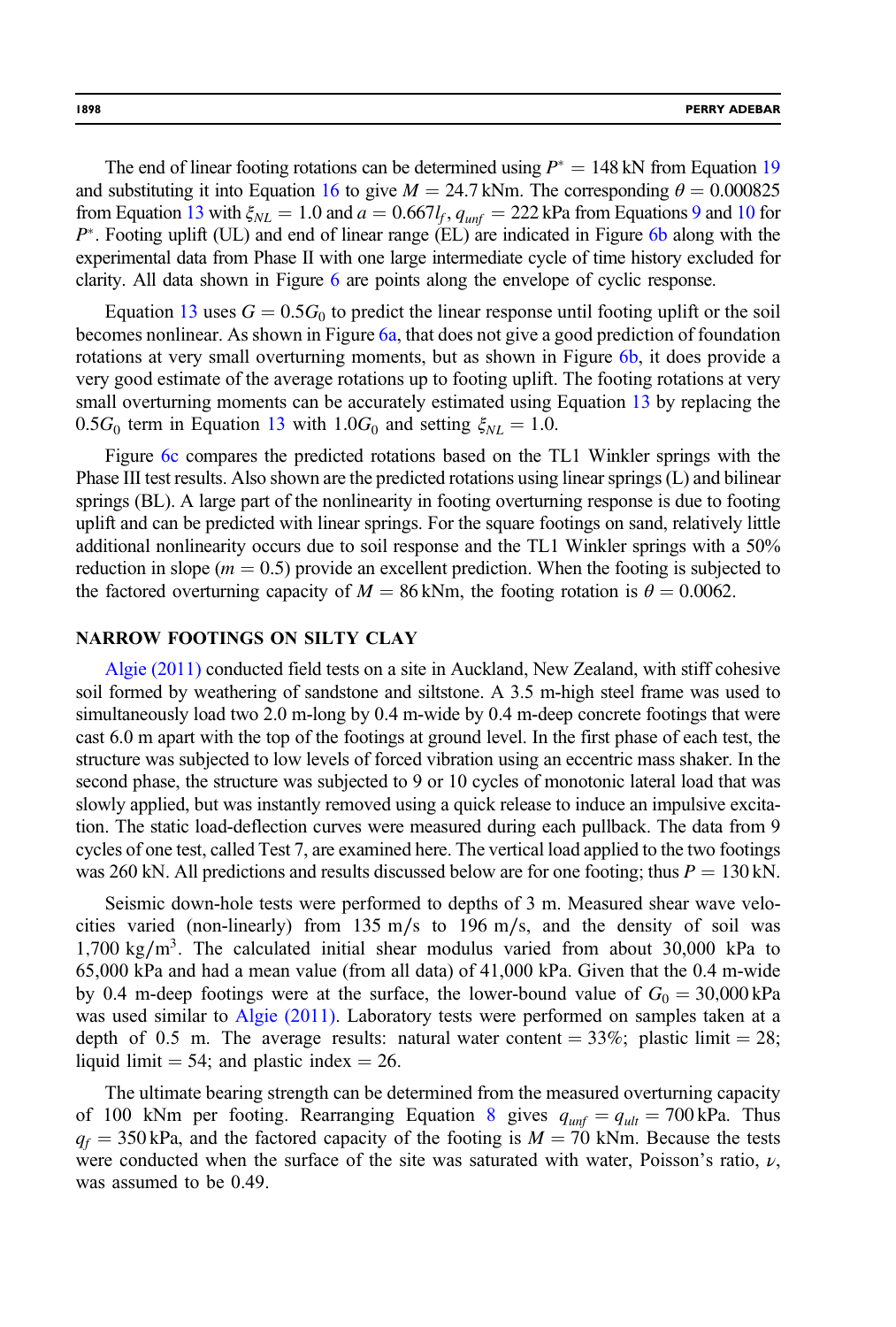<span id="page-14-0"></span>For the narrow footing subjected to a vertical load, causing a uniform bearing stress of about 50% of the factored bearing capacity, all predictions are made using the TL4 nonlinear Winkler springs, which have a 92% reduction in slope ( $m = 0.08$ ) after reaching the linear limit. A discussion of how footing geometry influences nonlinear soil deformations and how to choose the Winkler springs or determine  $\xi_{NL}$  for the footing geometry and applied vertical load is presented after the comparison with experimental results.

According to Equation [16,](#page-9-0) the footing is expected to uplift when  $M \geq 43.3$  kNm. Thus the footing will uplift before reaching the factored capacity of  $M = 70$  kNm. According to Equation [18](#page-10-0), the maximum vertical load that results in the soil being linear at footing uplift is 90 kN. Because the applied vertical load was 130 kN, the soil is predicted to be nonlinear prior to footing uplift. Solving for  $\beta$  and using Equation [14](#page-9-0) to determine M at footing uplift results in:  $\beta = 0.744$ ;  $q_{unf} = 219 \text{ kPa}$ ;  $q_{unf}/q_f = 0.625$ ; and  $M = 33.4 \text{ kNm}$ . In this case, when the TL4 Winkler springs are used and the applied vertical load is almost 50% larger than the linear limit,  $M$  at footing uplift from Equation [14](#page-9-0) is 22% less than that from Equation [16](#page-9-0). As the footing has a length-to-width ratio of  $l_f / b_f = 5$  and a depth-to-length ratio of  $d_f/l_f = 0.2$ ,  $\xi_L = 0.249$  from Figure [1.](#page-4-0) At footing uplift,  $\xi_{NL} = 1.49$  from Figure [5](#page-9-0) and  $\theta = 0.00066$  from Equation [13](#page-8-0).

The end of linear footing response can be determined by solving for  $P^* = 49.2 \text{ kN}$  from Equation [19](#page-10-0) and substituting it into Equation [16](#page-9-0) to determine  $M = 16.4$  kNm.  $\theta = 0.00021$ from Equation [13](#page-8-0) with  $\xi_{NL} = 1.0$ ,  $a = 0.667l_f$ , and  $q_{unf} = 92.2$  kPa. The predicted response using  $G = 0.5G_0$  up to the end of the linear range (EL) and a simple linear interpolation between that point and the predicted footing uplift (UL) are shown in Figure 7a along with the experimental data from the first cycle of lateral loading. The measured initial rotational stiffness of the footing up to  $M \leq 5$  kNm compares well with the prediction from [Gazetas \(1991\)](#page-21-0) using  $G = G_0$ . The calculation of Gazetas' rotational stiffness can be made by substituting  $\xi_L = 0.249$  $\xi_L = 0.249$  $\xi_L = 0.249$  from Figure [1](#page-4-0) into Equation 4 and rearranging and solving for  $K_\theta = 157,000$  kNm.



Figure 7. Comparison of predicted and observed rotations from tests of narrow footings on silty clay: (a) close up of first cycle, (b) all nine cycles of monotonic loading. Field test data from [Algie](#page-21-0) [\(2011\)](#page-21-0).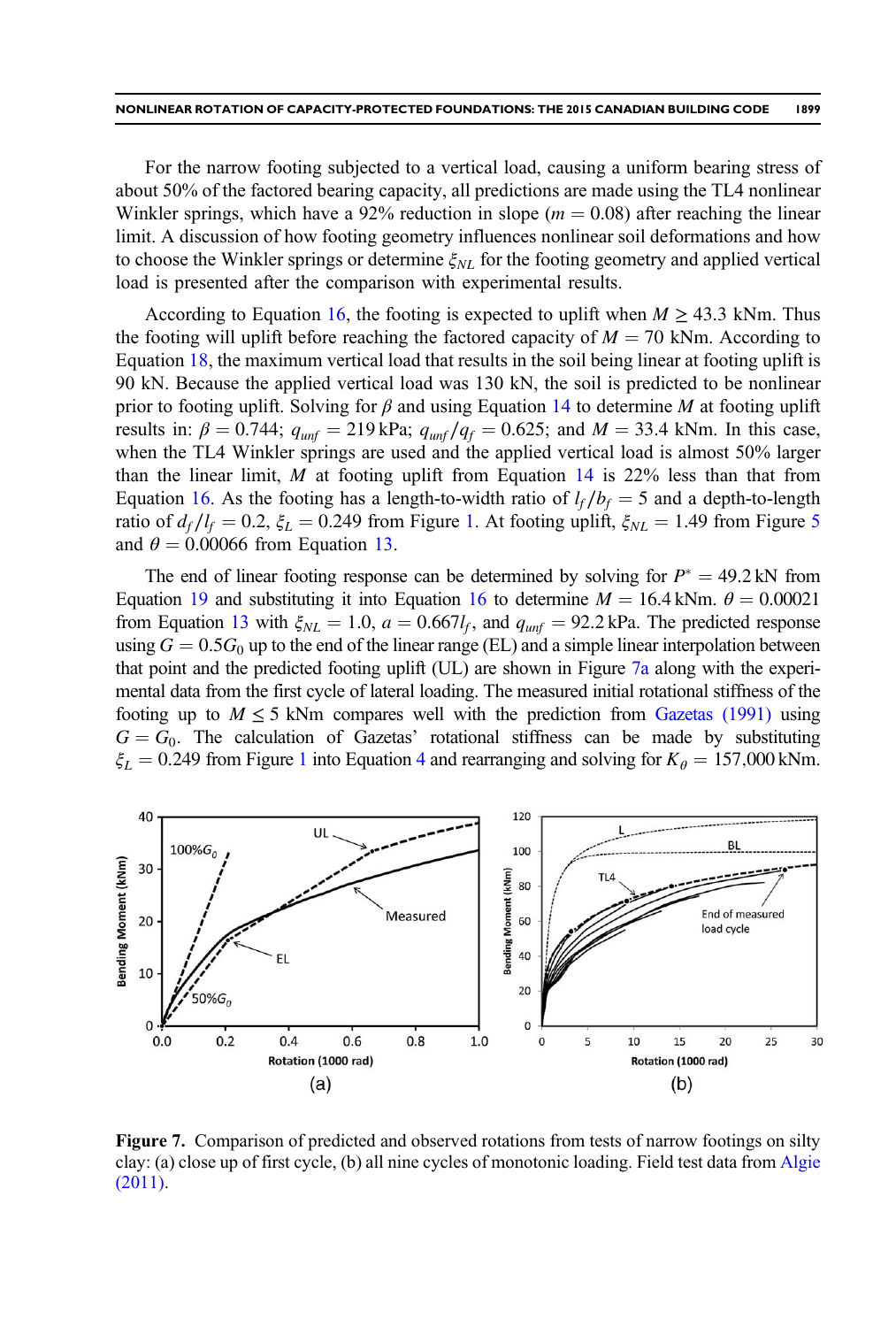Figure [7b](#page-14-0) compares all of the measured field data from monotonic loading during one test (called Test 7) with the predicted rotations based on linear springs (L), bilinear springs (BL), and the TL4 springs. Unlike the square footings on sand, a significant portion of the footing rotation is due to nonlinear soil displacements, and the TL4 Winkler springs with a 92% reduction in slope ( $m = 0.08$ ) provide an excellent prediction. When the footing is subjected to the factored overturning capacity of 70 kNm, the rotation is 0.0080.

#### SIMPLIFIED MODEL OF NONLINEAR SOIL DEFORMATIONS

The nonlinearity of the foundation moment-rotation relationship is due both to the uplift of the footing and the nonlinear stress-strain behavior of soil in compression. In some cases (e.g., Figure [6b](#page-11-0)), the nonlinearity is mostly due to footing uplift, while in other cases (Figure [7b](#page-14-0)), it is primarily the nonlinear soil deformations. The nonlinearity due to footing uplift is accounted for in Equation [13](#page-8-0) by the ratio of footing length to the uniform bearing stress block length,  $l_f/a$ .

The first step in accounting for the nonlinear stress-strain behavior of soil is to develop a relationship between the soil strain and the displacement of the Winkler springs used to model the soil. Based on the results of field measurements of foundation settlements, load tests on model foundations, and plate loading tests, [Atkinson \(2000\)](#page-21-0) showed that the effective stiffness of soil can be related to an "average strain" calculated as the foundation displacement divided by the foundation width. He showed that the effective stiffness of soil reduces with increasing "average strain" in the same way it does with increasing strain in a triaxial test, although a calibration factor is needed to relate "average strain" in a large foundation to the strains measured in a triaxial test.

The second step is to account for the difference in the nonlinearity of different soils. A lot has been learned since [Seed and Idriss \(1970\)](#page-21-0) published their famous S-shaped curves for shear modulus degradation of sand; however, much of this knowledge is in the form of complex constitutive models that can only be applied in computer solutions. A number of investigators have recently developed simple empirical modulus reduction curves for different soils. For example, [Oztoprak and Bolton \(2013\)](#page-21-0) developed new simplified curves for sand using a database of 454 tests from 65 references, while [Vucetic and Dobry \(1991\)](#page-22-0) developed curves for fine-grained soil. These curves—and others available in the literature—can be used to relate the effective stiffness of soil to the soil strain. Because of the short deadline to complete the development for the 2015 Canadian building code, this step was not fully completed, and a simplified model was developed using an average shear modulus degradation, as described below. Information about the different properties of soil that influence the effective stiffness at medium-to-large strains will be provided in the commentary to the 2015 Canadian building code to allow adjustments to be made to the nonlinear soil factor,  $\xi_{NL}$ . The current draft includes: uniformity coefficient; relative density and mean effective stress for sands; and plasticity index for fine-grained soil.

The maximum soil displacement at the "toe" of a footing can be determined by rearran-ging Equation [11](#page-8-0) to give  $\Delta_{max} = c \cdot \theta$ , which can also be expressed as  $\Delta_{max} = a/\beta \cdot \theta$ . Because  $\beta$  is fairly constant, this simplifies to  $\Delta_{max} \propto a \cdot \theta$ . At a given foundation rotation  $\theta$ , the maximum soil displacement is proportional to the length of the uniform bearing stress distribution a. Thus it is proposed that  $a/b<sub>f</sub>$ , which is proportional to the "average strain"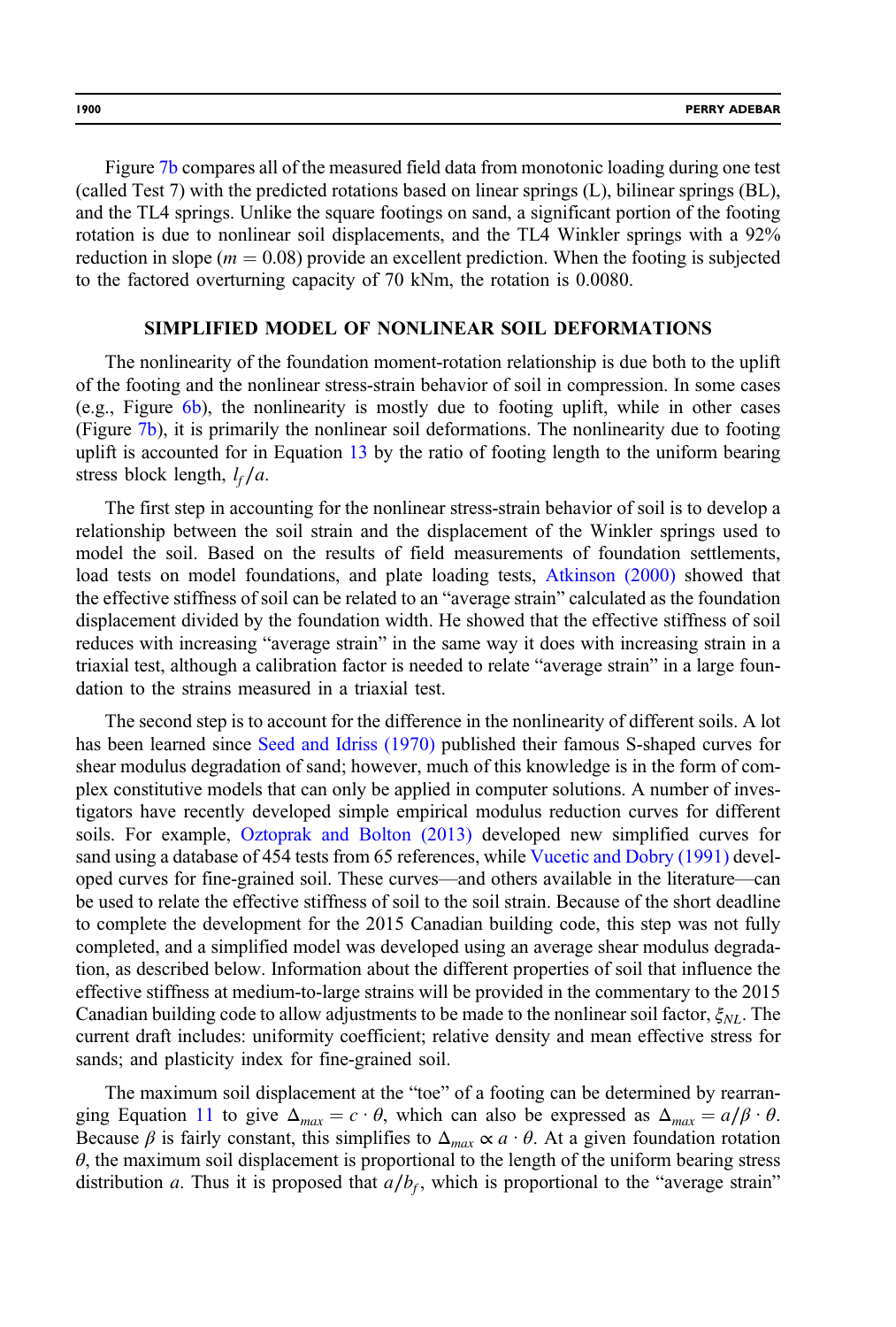<span id="page-16-0"></span>

Figure 8. Proposed relationship between secondary slope of trilinear Winkler springs m and ratio of uniform bearing stress length to footing width  $a/b_f$ .

defined by [Atkinson \(2000\),](#page-21-0) define which trilinear Winkler spring is appropriate to model the reduction in soil stiffness due to increasing soil strains. Figure 8 presents the proposed relationship between  $a/b_f$  and the slope of the second linear segment of the trilinear Winkler springs defined as m. The relationship was empirically developed based on the results of the tests described above and the requirement that as  $a/b_f$  approaches zero, the solution must be based on the linear Winkler spring ( $m = 1.0$ ). Figure 9 presents a revised version of Figure [5](#page-9-0) where  $\xi_{NL}$  is given as a function of both  $q_{unf}/q_f$  and  $a/b_f$ .



Figure 9. Non-dimensional parameter accounting for increased footing rotation due to nonlinearity of soil as a function of magnitude and length of required uniform bearing stress.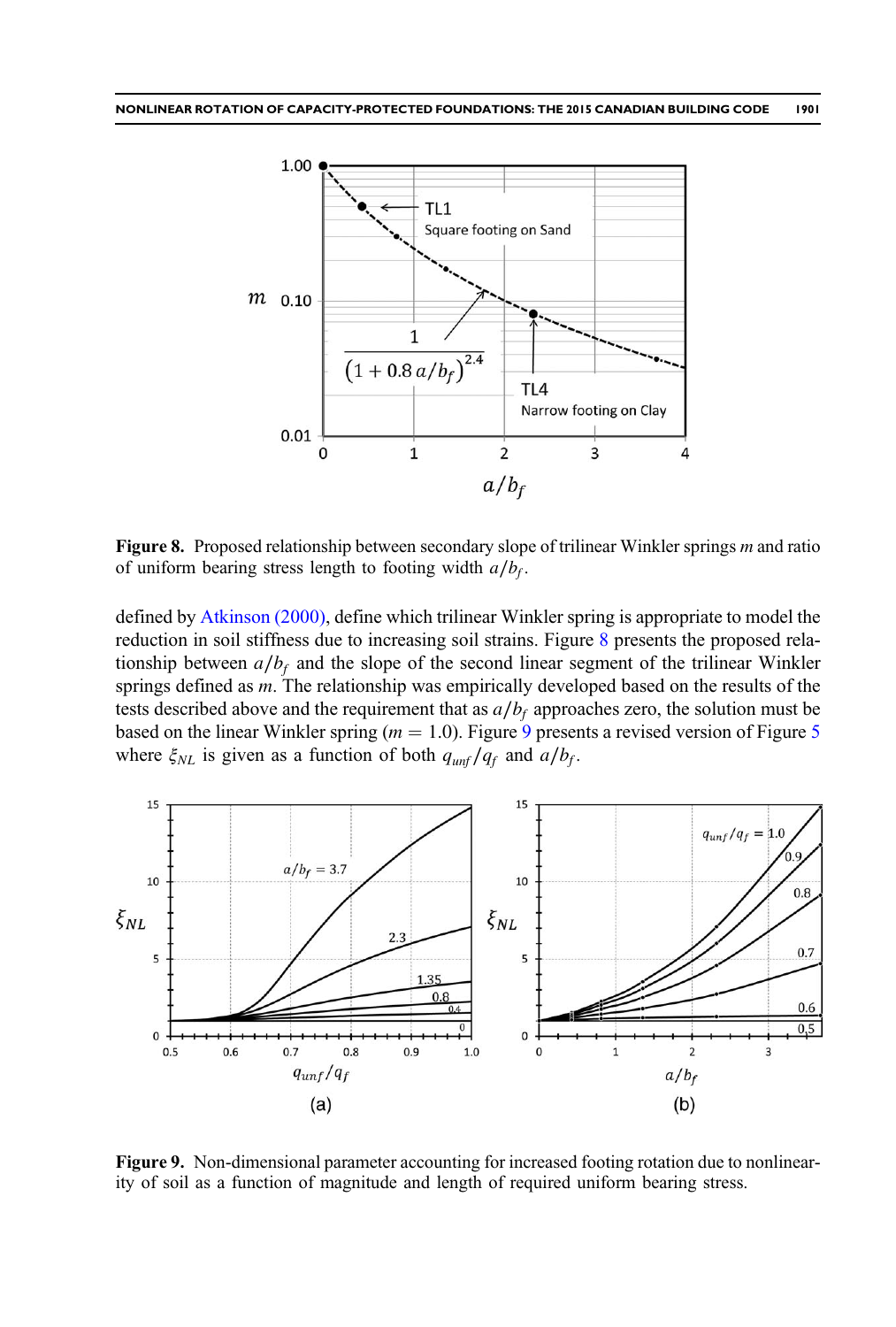#### <span id="page-17-0"></span>SUMMARY OF GENERAL METHOD AND SIMPLIFIED METHODS

The proposed general method for determining the rotation of a capacity-protected foundation subjected to an overturning moment equal to or larger than  $M = P \cdot l_f / 6$  is given by Equation [13.](#page-8-0) For smaller overturning moments, the foundation rotation can be estimated by assuming the moment – rotation relationship varies linearly from zero at  $M = 0$ , to the rota-tion given by Equation [13](#page-8-0) when  $M = P \cdot l_f / 6$ .

The parameters in Equation [13](#page-8-0) include the magnitude and length of the uniform bearing stress required to resist the applied loads, given by Equations [9](#page-8-0) and [10](#page-8-0), and two nondimensional parameters:  $\xi_L$  accounts for the initial linear rotational stiffness of the footing and is determined from Figure [1,](#page-4-0) and;  $\xi_{NL}$  accounts for the increased nonlinear rotation due to the reduction in shear modulus of soil with increasing soil strains and is determined from Figure [9](#page-16-0). A simplified method results from using simpler estimates of  $\xi_L$  and  $\xi_{NL}$  when  $q_{unf}/q_f \leq 1.0$ . The resulting simplified method for estimating the rotation of a capacityprotected foundation subjected to an overturning moment equal to or larger than  $P \cdot l_f / 6$ is given by:

$$
\theta = 0.2(1 - v) \left(\frac{q_{unf}}{0.5G_0}\right) \left(\frac{l_f}{a}\right) \xi_L \cdot \xi_{NL}
$$
\n(21)

$$
\xi_L = \left(1 - 1.5 \frac{d_f}{l_f}\right) \left(1 - 0.1 \frac{l_f}{b_f}\right) \ge 0.2\tag{22}
$$

$$
\xi_{NL} = 1 + 4 \left( \frac{q_{unf}}{q_f} - 0.5 \right) \left( \frac{a}{b_f} \right)^{1.5} \ge 1.0 \tag{23}
$$

In Equations 22 and 23,  $d_f/l_f \leq 0.4$ ;  $l_f/b_f \leq 5$ ;  $0.5 \leq q_{unf}/q_f \leq 1.0$ .

The proposed simplified method given by Equations 21, 22, and 23 was used to predict the rotation of the test footings when subjected to their factored overturning capacity. When the square footing on sand is subjected to  $M = 86$  kNm, the simplified method predicts  $\theta = 0.0071$  $\theta = 0.0071$ , while the general method from Equation [13](#page-8-0) with Figure 1 and Figure [9](#page-16-0) gives  $\theta = 0.0061$  similar to the test result. When the narrow footing on clay is subjected to  $M = 70$  kNm, the simplified method gives  $\theta = 0.0145$ , while the general method gives  $\theta = 0.0080$ , similar to the test. This demonstrates that while the simplified method provides a quick, safe estimate, the general method may give significantly less rotation.

An even simpler estimate of foundation rotation can be made by assuming  $\xi_L = 1.0$  and  $q_{unf}/q_f = 1.0$ , resulting in the following equation that was adopted in 2014 CSA A23.3:

$$
\theta = 0.15 \left( \frac{q_{unf}}{0.5G_0} \right) \left( \frac{l_f}{a} \right) \left\{ 1 + 2 \left( \frac{a}{b_f} \right)^{1.5} \right\} \tag{24}
$$

Equation 24 is given in Clause 21.10 on foundation design in 2014 CSA A23.3, while Equations 21, 22, and 23, as well as Figures [1](#page-4-0) and [9](#page-16-0), are provided in the commentary as more refined methods for estimating foundation rotation. In addition, information is provided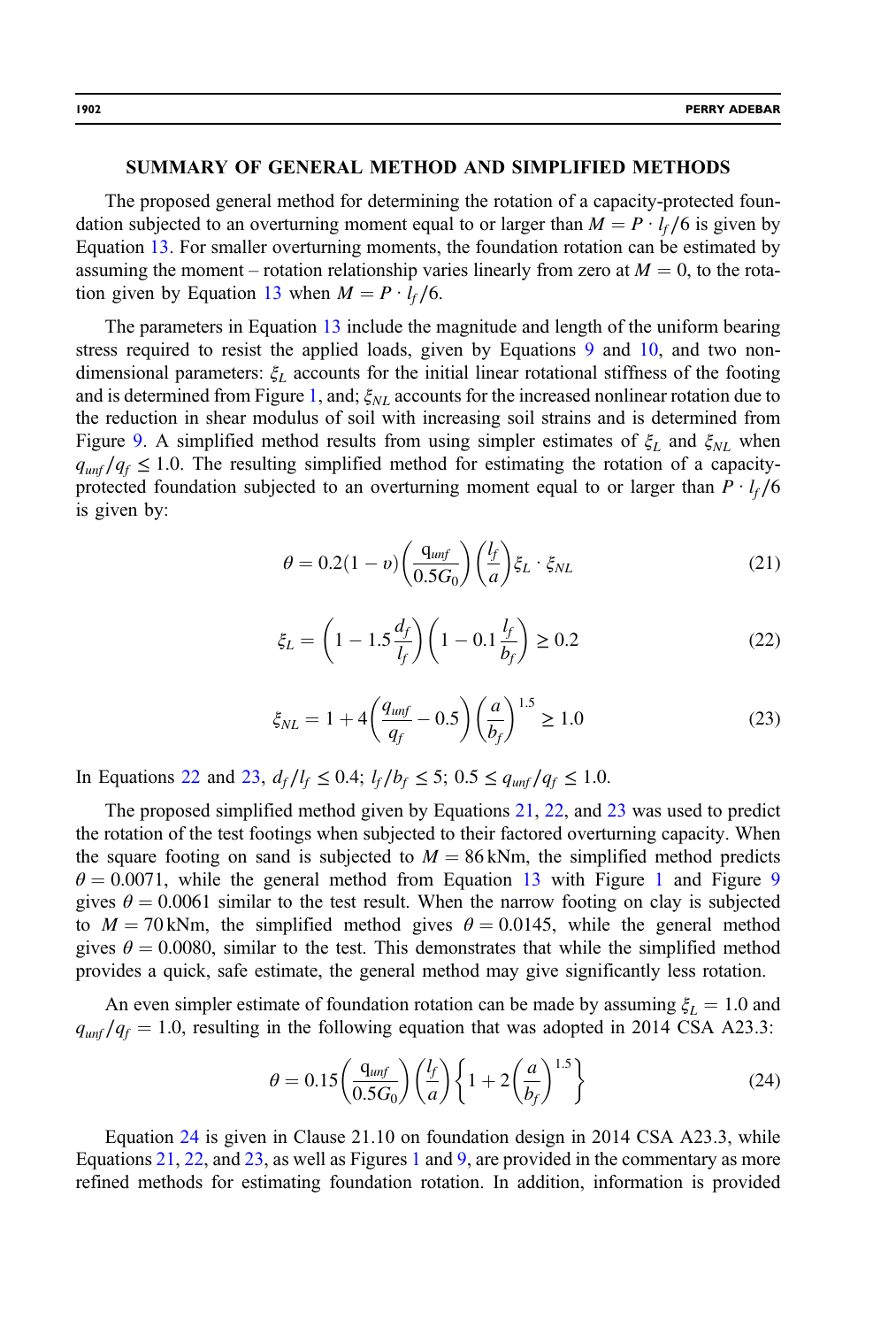about the different properties of soil that influence the effective stiffness at medium to large strains to allow adjustments to be made to the nonlinear soil factor,  $\xi_{NL}$ .

#### DESIGN OF FOUNDATIONS FOR REDUCED ROTATION

With the simple methods presented above, a structural engineer can quickly estimate the rotation of a capacity-protected shear wall foundation and thus can design the foundation for improved performance rather than just strength. The concept is demonstrated by two examples.

The soil properties are from a high-rise building site where the soil was classified as very dense glacial till based on test-hole information. The factored bearing capacity for (transient) earthquake loads is 1200 kPa and Poisson's ratio of soil is 0.2. Shear wave velocities were measured at 1 m increments to a depth of 39 m. Based on the data within 15 m of the foundation, the average shear wave velocity of the soil is about 500 m∕s. Using a mass density of 2,000 kg/m<sup>3</sup>, the initial shear modulus  $G_0 = 500,000$  kPa.

The first example is the core footing for a 30-story building with a 7.5 m  $\times$  7.5 m central shear wall core. The weight of the shear walls and tributary areas of supported slabs results in a total vertical force of  $P = 64,500 \text{ kN}$  applied to the core footing, and the axial compression in the individual wall piers plus the vertical reinforcement in the walls results in a total nominal overturning capacity of the shear wall core of  $M = 377,400$  (note:  $M/P = 5.85$  m). A square footing with  $l_f = 14.3$  m,  $b_f = 14.3$  m, and  $d_f = 2.4$  m has a factored overturning capacity equal to the nominal capacity of the shear walls. The total vertical force applied to the soil, including the footing self-weight, is 76,200 kN. The required eccentricity of the soil reaction force is 4.95 m, and the required length of uniform bearing stress given by Equation [9](#page-8-0) is  $a = 4.43$  m with  $q_{unf} = q_f = 1,200$  kPa. Equation [24](#page-17-0) gives  $\theta = 0.0031$  to develop the factored overturning capacity of the footing. Equation [22](#page-17-0) gives  $\xi_L = 0.672$ , Equation [23](#page-17-0) gives  $\xi_{NL} = 1.344$ , and Equation [21](#page-17-0) gives  $\theta = 0.0022$ . While this is a relatively small rotation, the building has multiple levels below grade and the shear walls are interconnected to other concrete walls by multiple floor diaphragms that have high in-plane stiffness prior to cracking. A small footing rotation may result in considerable redistribution of the seismic shear to other walls below grade. [Rad and Adebar \(2009\)](#page-21-0) presented a method for designing the shear walls accounting for footing rotations, as well as cracking of diaphragms and cracking of shear walls.

In the second example, a more lightly loaded shear wall footing is designed for the same site. A 20-story building has two smaller shear wall cores rather than a large central core. One of the cores, formed by the walls around a stairwell, is 7.1 m  $\times$  2.75 m in plan. With the reduced building height, thinner concrete walls and smaller slab tributary areas due to the core being at the end of the building, the vertical force applied to the footing is only  $P = 12,850 \text{ kN}$  and the nominal overturning capacity of the shear walls is  $M = 110,670$  kNm. With  $M/P = 8.61$  m, a fairly large footing is needed to resist the overturning moment. A rectangular footing with  $l_f = 13.6$  m,  $b_f = 9.0$  m and  $d_f = 2.0$  m provides the required overturning strength. The total vertical force applied to the soil is 18,610 kN and the required eccentricity of the soil reaction force is 5.95 m. The required length of uniform bearing stress given by Equation [9](#page-8-0) is  $a = 1.724$  m, with  $q_{unf} =$  $q_f = 1,200$  kPa. Equation [24](#page-17-0) gives  $\theta = 0.0066$  to develop the factored overturning capacity.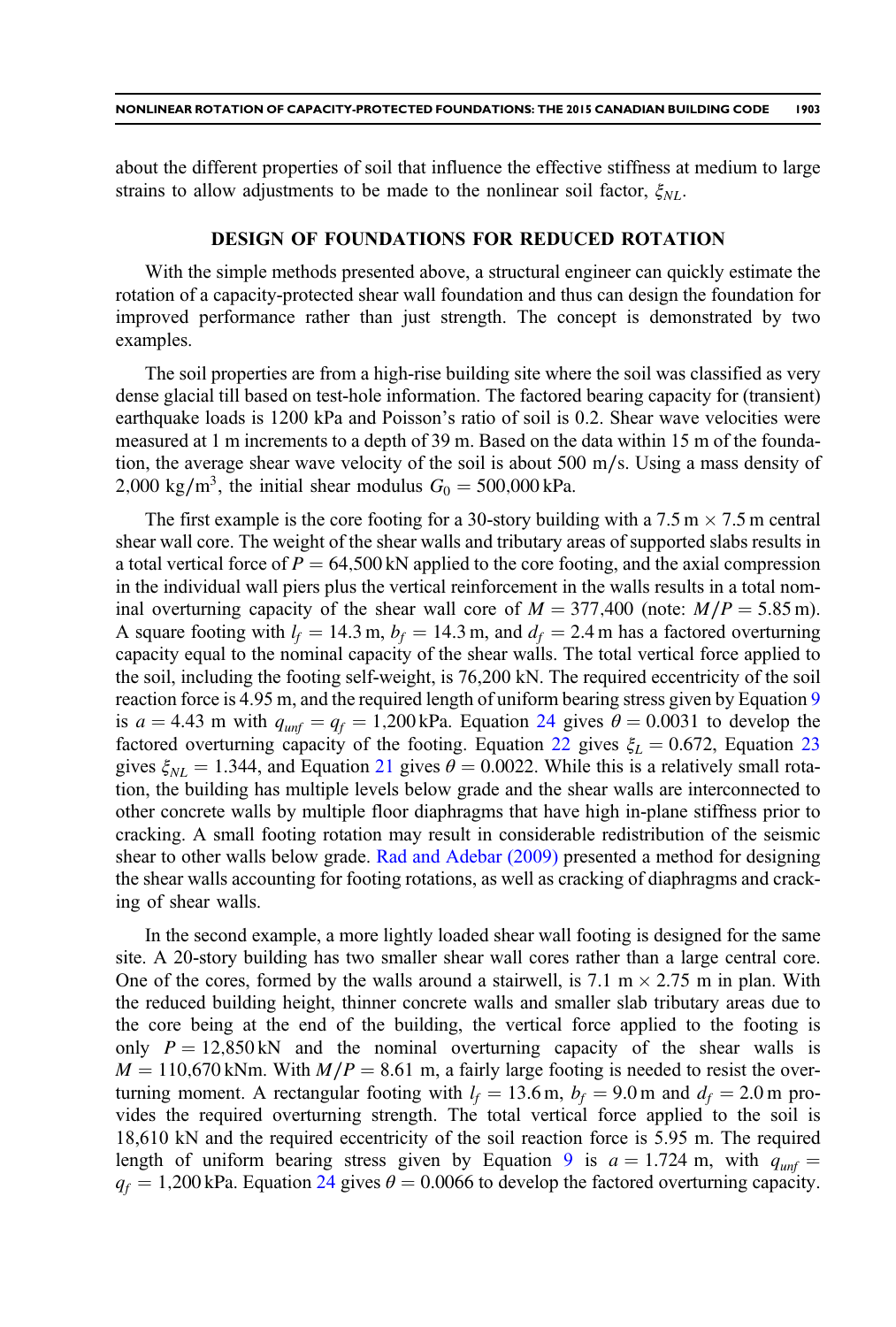Equation [22](#page-17-0) gives  $\xi_L = 0.662$ , Equation [23](#page-17-0) gives  $\xi_{NL} = 1.168$ , and Equation [21](#page-17-0) gives  $\theta = 0.0047$ . The footing rotation is increased from the first example because of the reduced bearing stress length resulting from the smaller vertical load. Note that  $l_f/a$  equals 3.24 in the first example and 7.91 in the second example.

The sizes of the two footings, which were designed to meet the strength requirement, were increased to investigate how much footing size influences footing rotations. For the square footing, the length and width of the footing were increased equally, while the depth was kept constant. For the rectangular footing, only the length was increased. This was done to make the two examples realistic even though it makes them more difficult to compare. As construction costs are proportional to concrete volume, the results are summarized in Figure 10 in terms of footing volume relative to the minimum strength requirement.

When the moment applied to a footing is constant and the footing length is increased, the eccentricity of the soil reaction force (from the resultant of the vertical load applied to the footing) reduces because of the increased weight of footing. The change in location of the soil reaction force and the increased footing length both contribute to an increase in length of the uniform bearing stress. The increase in a, and the resulting reduction of  $q_{unf}$ , directly reduce the rotations determined from Equations [13](#page-8-0), [21,](#page-17-0) or [24.](#page-17-0) The reduction in  $q_{unf}$  has an additional indirect effect by reducing  $\xi_{NL}$  when using Equations [13](#page-8-0) or [21.](#page-17-0)

For one of the example footings—the lightly loaded rectangular footing—increasing the footing size quickly reduces the rotations required to develop the factored overturning moment. Increasing the footing length from 13.6 m to 14.2 m (4% increase in volume) reduced the rotation by 50% from 0.0047 to 0.0023, while increasing the length to 15 m



Figure 10. Results of two footing design examples showing the reduction of footing rotation due to increased footing size relative to the minimum strength requirement for a lightly loaded rectangular footing and a heavily loaded square footing.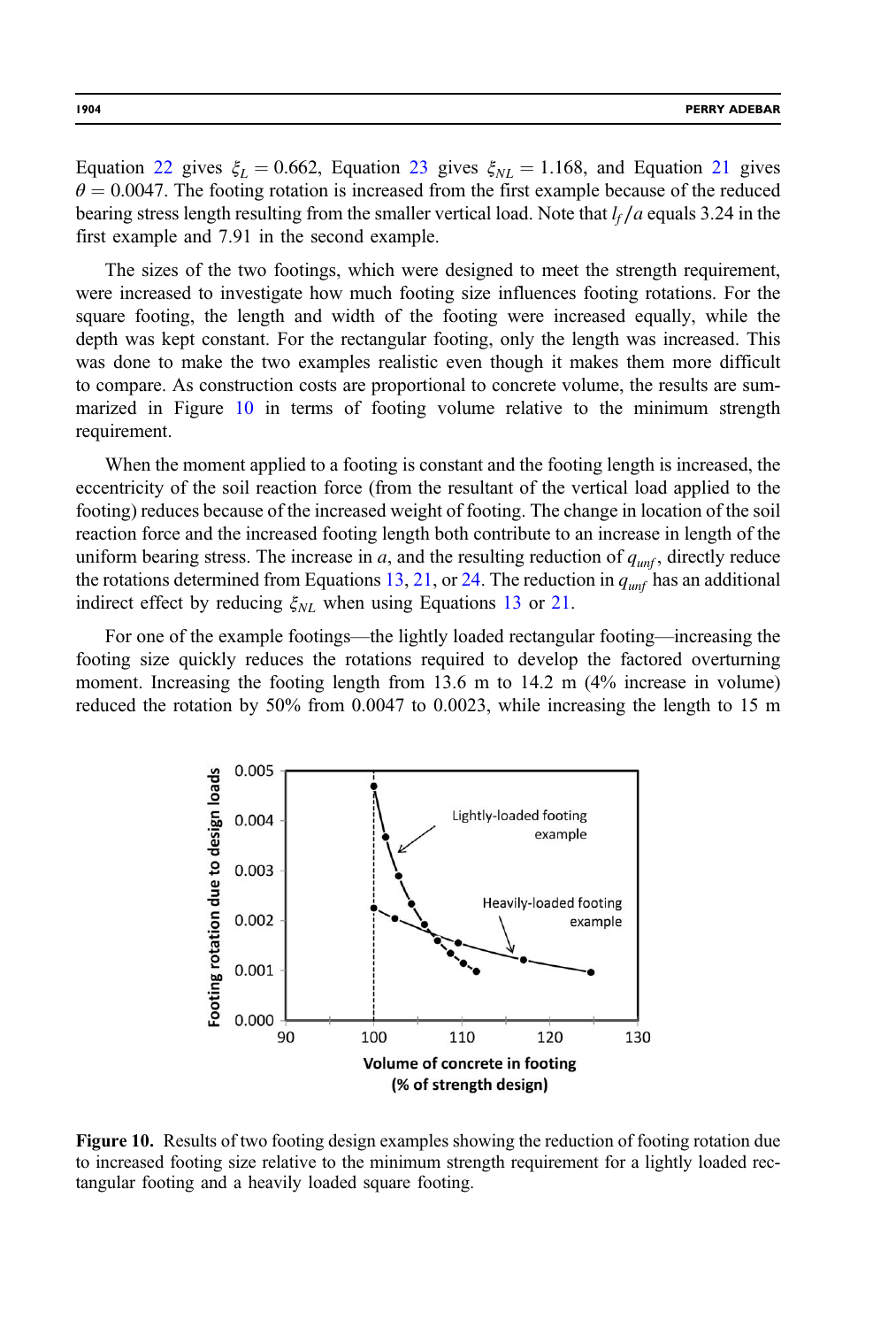(10% total increase in footing volume) reduced the rotation by 75% to 0.0011. The small additional cost to increase the footing size will greatly improve the building performance when subjected to the design earthquake due to the smaller demands on the gravity load–resisting structure.

# **CONCLUSIONS**

A simple hand-calculation method has been developed for estimating the amount that a capacity-protected foundation will rotate when subjected to a large overturning moment such as the capacity of the SFRS. The method comes in three forms: a general procedure that requires two non-dimensional parameters to be determined from figures, a simpler version that gives larger estimates of rotation because the two parameters are estimated from approximate linear equations, and finally, a very simplified procedure that consists of a single equation. This simplified equation has been adopted into CSA A23.3-2014, which is a part of the 2015 Canadian building code. While the method was developed for estimating the nonlinear rotations due to large overturning moments, it can also be used to accurately determine linear rotations due small overturning moments by setting  $\xi_{NL} = 1.0$  and replacing the 0.5 $G_0$  term in Equation [13](#page-8-0) with  $1.0G_0$ , or any other effective shear modulus as given in ASCE 41-06.

The developments that permit a simple hand-calculation method are: (1) expressing the linear rotational stiffness of a footing in terms of a non-dimensional parameter  $\xi_L$  given by Equation [4](#page-3-0) and Figure [1](#page-4-0); (2) converting complex nonlinear bearing stress distributions into statically equivalent uniform bearing stress distributions; and (3) relating the soil displacement at the "toe" of a footing, accounting for nonlinearity of soil, to the magnitude of statically equivalent uniform bearing stress using the non-dimensional parameter  $\xi_{NL}$  given in Figure [9.](#page-16-0)

The proposed hand-calculation method accounts for nonlinearity due to footing uplift in a rigorous way and, therefore, generally gives a good estimate of footing rotation when most of the rotation is due to footing uplift—for example, in footings with a high factor of safety against bearing failure due to vertical (gravity) loads. While structural engineers often ignore the movement of such foundations, significant rotation may be required to develop the concentrated bearing stresses at the footing "toe." Estimating the additional footing rotation that occurs because of the degradation of soil stiffness at medium to large strains is a complex task. Using an average stiffness degradation, the proposed method focuses on the relationship between displacement at the footing "toe" and the average soil strain that influences the stiffness degradation. The difference in nonlinearity of different soils can be accounted for by adjusting the effective shear modulus used in the method, that is, replacing the  $0.5G_0$  term in Equations [13](#page-8-0), [21](#page-17-0), or [24,](#page-17-0) depending on the level of average strain and the properties of the particular soil. As a larger portion of the footing rotation is from the nonlinearity of soil in compression, the accuracy of the proposed method reduces. Future developments will focus on this limitation.

Design examples illustrate how the proposed simple method for estimating foundation rotation allows the structural engineer to design the foundation for significantly improved performance (reduced rotations) at small additional cost. All test predictions and design examples were presented with sufficient detail so the reader can reproduce all numbers.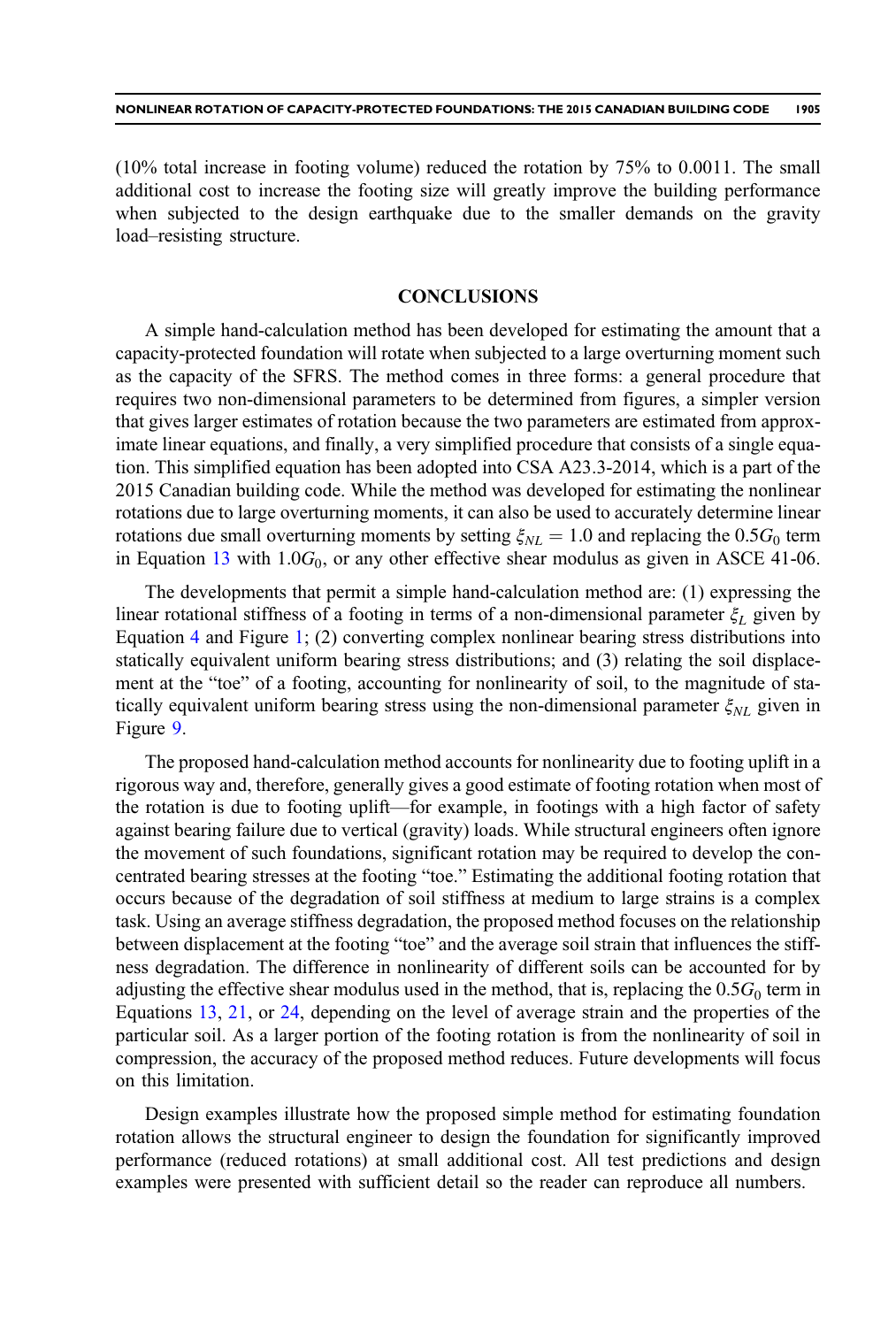#### ACKNOWLEDGMENTS

<span id="page-21-0"></span>The author is grateful for the many invaluable contributions by Dr. Ronald DeVall of Read Jones Christoffersen; the helpful input provided by colleagues Professors Donald Anderson, Liam Finn, and John Howie; the review of the proposal for the 2015 Canadian building code by the seismic design group of CSA Technical Committee A23.3; as well as the helpful comments provided by the technical reviewers of Earthquake Spectra.

## **REFERENCES**

- Adebar, P., Bazargani, P., Mutrie, J., and Mitchell, D., 2010. Safety of gravity-load columns in shear wall buildings designed to Canadian standard CSA A23.3, Can. J. Civ. Eng. 37, 1451–1461.
- Algie, T. B., 2011. Nonlinear Rotational Behaviour of Shallow Foundations on Cohesive Soil, Ph.D. Thesis, University of Auckland, New Zealand.
- Allotey, N., and El Naggar, M. H., 2003. Analytical moment–rotation curves for rigid foundations based on Winkler model, *Soil Dyn. and Earthquake Eng.* 23, 367–381.
- American Society of Civil Engineers (ASCE 41–06), 2007. Seismic Rehabilitation of Existing Buildings, ASCE Standard ASCE/SEI 41–06, Reston, VA.
- Atkinson, J. H., 2000. Non-linear soil stiffness in routine design, *Géotechnique* **50**, 487–508.
- Bazargani, P., 2014. Seismic Demands on Gravity-Load Columns of Concrete Shear Wall Buildings, Ph.D. Thesis, University of British Columbia, Canada.
- Boulanger, R. W., Curras, C. J., Kutter, B. L., Wilson, D. W., and Abghari, A., 1999. Seismic soil-pile-structure interaction experiments and analyses, J. Geotech. and Geoenv. Eng., ASCE, 125, 750–759.
- Canadian Standards Association (CSA), 2014. Design of Concrete Structures, CSA A23.3-14, Rexdale, ON, Canada.
- Gajan, S., Kutter, B. L., Phalen, J. D., Hutchinson, T. C., and Martin, G. R., 2005. Centrifuge modeling of load-deformation behavior of rocking shallow foundations, Soil Dyn. and Earthquake Eng. 25 773–783.
- Gazetas, G., 1991. Foundation vibrations, *Foundation Engineering Handbook*, H. Y. Fang, ed., 2nd Edition, Van Nostrand Reinhold, New York, 553–593.
- Gazetas, G., and Mylonakis, G., 1998. Seismic soil-structure interaction: new evidence and emerging issues, Soil Dynamics III, ASCE Special Geotechnical Publication, Vol. 2, 1119–1174.
- Negro, P., Verzeletti, G., Molina, J., Pedretti, S., Lo Presti, D., and Pedroni, S., 1998. Large-scale geotechnical experiments on soil–foundation interaction, Special Publication No. I.98.73, Joint Research Center, European Commission, Ispra, Italy.
- Oztoprak, S., and Bolton, M. D., 2013. Stiffness of sands through a laboratory test database, Géotechnique 63, 54–70.
- Pais, A., and Kausel, E., 1988. Approximate formulas for dynamic stiffnesses of rigid foundations, Soil Dyn. and Earthquake Eng. 7, 213–227.
- Pender, M. J., Algie, T. B., Storie, L. B., and Salimath, R., 2013. Rocking controlled design of shallow foundations, Proc. of 2013 NZSEE Conf., Wellington, New Zealand.
- Rad, B. R., and Adebar, P., 2009. Seismic design of high-rise concrete walls: reverse shear due to diaphragms below flexural hinge, *J. of Struct. Eng.* 135, 916–924.
- Seed, H. B., and Idriss, I. M., 1970. Soil Moduli and Damping Factors aor Dynamic Response Analyses, Report EERC 70–10, University of California, Berkeley.